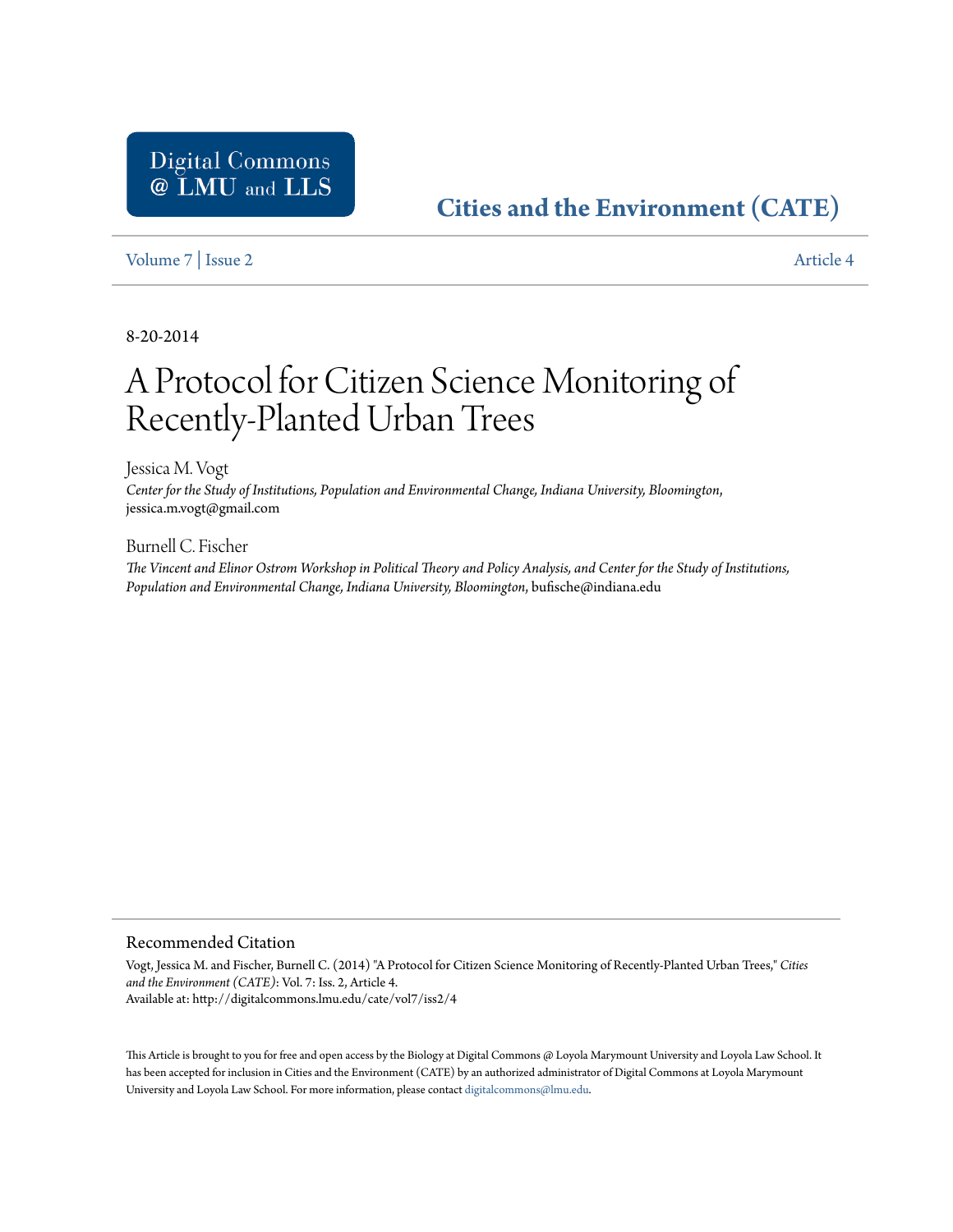# A Protocol for Citizen Science Monitoring of Recently-Planted Urban Trees

In this article, we present a protocol for citizen science monitoring of planted urban trees. Informed by socialecological systems, urban forestry, and tree physiology research, the Planted Tree Re-Inventory Protocol is designed to allow minimally-trained volunteers or citizen scientists to collect data about the factors that influence urban tree survival and growth. We consider characteristics of the tree, the biophysical environment, institutions and management, and the community as factors that influence urban forest outcomes. Here, we reflect on tree planting organizations and their desire and capacity for monitoring. Then we define citizen science and review its use in urban forestry to date. Next we discuss the measurement of urban tree outcomes (survival and growth), and summarize the literature on factors influencing tree success and urban forest outcomes. Finally we present an overview of the main categories of variables included the Protocol. The entire Protocol is available on the Bloomington Urban Forestry Research Group website [\(http://www.indiana.edu/~cipec/research/bufrg\\_protocol](http://www.indiana.edu/~cipec/research/bufrg_protocol)) and as an Appendix to this paper.

#### **Keywords**

Urban tree monitoring, tree growth, tree survival, citizen science, tree inventory methods, Planted Tree Re-Inventory Protocol

#### **Acknowledgements**

The authors thank Sarah K. Mincey and Matt Patterson, co-creators with the authors of the Protocol who participated in the deliberation over and design of variables. We are exceptionally grateful to current and former staff at Keep Indianapolis Beautiful who were supportive of Protocol development and testing (David Forsell, Jerome Delbridge, Nate Faris, Andrew Hart, Bob Neary, and Molly Wilson), and to the members of the KIB Youth Tree Team who tested the Protocol data collection methods and kept excellent field notes. We are also grateful to current and former members of the Bloomington Urban Forestry Research Group and Center for the Study of Institutions, Population, and Environmental Change, who contributed to refinement of Version 1.0: Rachael Bergmann, Kaitlyn McClain , Nick Myers, Shannon Lea Watkins, and Sarah Widney. Development of the Protocol and pilot research was provided by the Efroymson Family Fund, Keep Indianapolis Beautiful, Inc., the City of Bloomington Parks and Recreation Department, the State of Indiana Division of Forestry Community and Urban Forestry Program, and the Garden Club of America Zone IV Fellowship in Urban Forestry. Funding for printing of Version 1.0 was provided by the Alliance for Community Trees.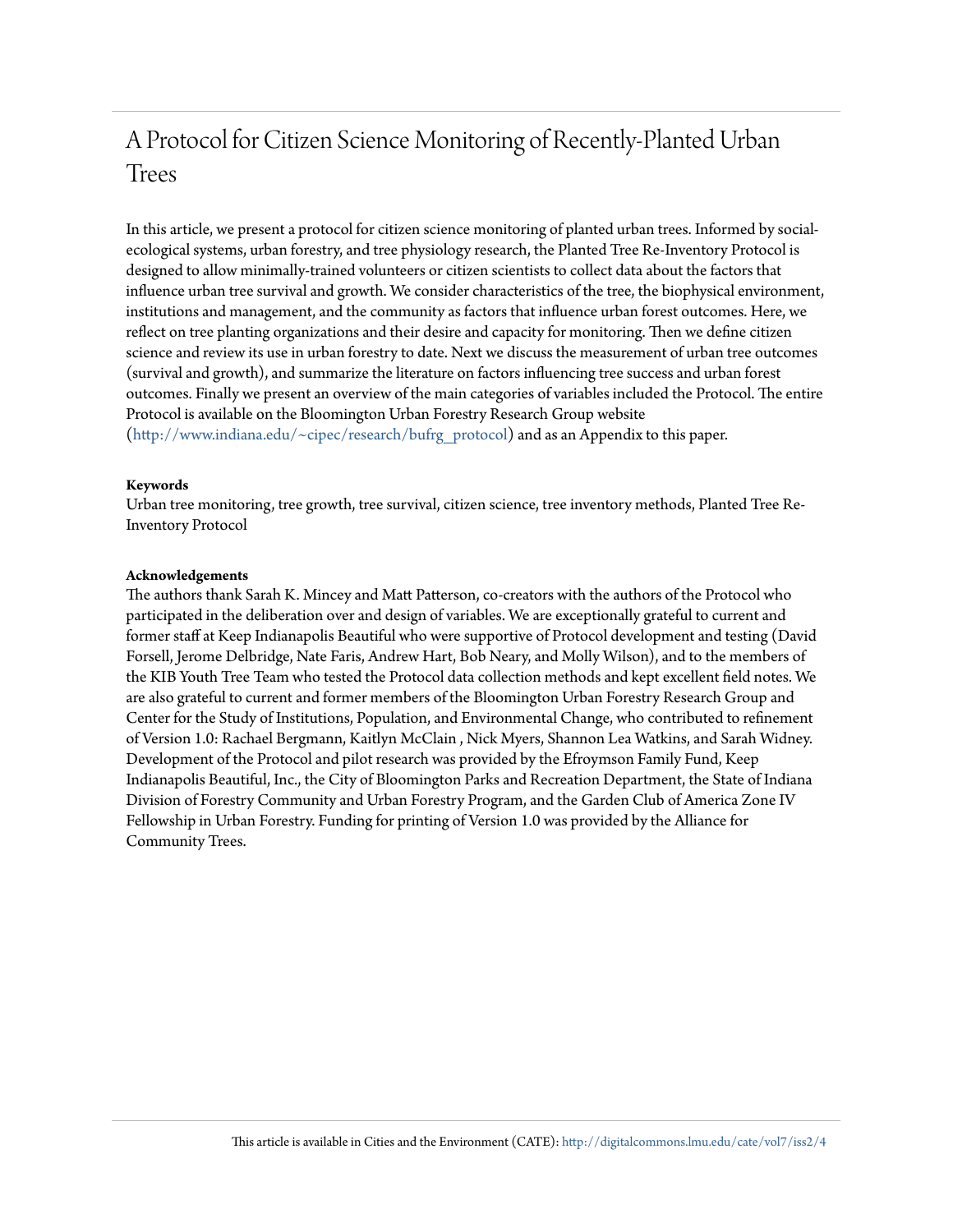# **INTRODUCTION**

In the last decade, efforts are beginning to converge to monitor the survival, growth, and longevity of planted urban trees. In a comprehensive review of published single-tree inventory methodologies used in urban forestry (including aerial and satellite methods as well as traditional ground survey inventory methods), Nielsen et al. (2014) found that traditional "field survey," or on-the-ground, inventory methods constituted the vast majority of single-tree inventory studies (46 of 57 articles reviewed). Several recent large-scale, single-city tree-monitoring efforts have used field survey methods to measure the survival rates of urban trees. In the summer of 2006, the Parks and Recreation Department of New York City conducted a large-scale young street tree mortality study to examine the many factors in the city influencing the survival of over 14,000 newly planted street trees (NYC Parks 2014). The site assessment tools used in this study included factors measuring the surrounding social and physical environment of each tree (NYC Parks et al. 2010). Other recent regional monitoring efforts include Sacramento, California, where Roman monitored the survival rates over 5 years of over 400 trees that were handed out as part of a utility company tree distribution program (Roman 2013); Milwaukee, Wisconsin, where, most recently, Koeser et al. (2013) use 25 years of monitoring data for a cohort of nearly 800 trees to determine the impacts of a variety of factors on tree survival rates; and New Haven, Connecticut, where Jack-Scott et al. (2013) evaluate the impact of community and other characteristics on survival rates for almost 1,400 trees planted between 1995 and 2007. To our knowledge, large-scale, multi-city planted tree monitoring studies do not seem to exist.

Standards for monitoring tree survival and growth over time are important for comparing the data obtained through different monitoring efforts across multiple locations and years (Leibowitz 2012; Roman et al. 2013; Nielsen et al. 2014). In 2011, the International Society of Arboriculture and The Morton Arboretum convened an international meeting on the subject of urban tree growth and longevity (Leibowitz 2012). This meeting organized four topic areas around descriptive studies of tree growth and longevity, plus three categories of factors influencing urban tree outcomes: tree production and sales, site design and tree selection, and tree and site management (Liebowitz 2012). The Urban Tree Growth and Longevity (UTGL) Working Group that emerged out of this meeting has undertaken to develop of a set of standards for monitoring the survival and growth of planted urban trees, as well as the factors that may influence survival and growth (UTGL Working Group 2014a). The Urban Tree Monitoring Protocol, as these standards are called, considers the factors of the tree, site, community, and management that may relate to tree survival and growth (UTGL Working Group 2014b).

We present in this paper the Planted Tree Re-Inventory Protocol for citizen science-based monitoring of recently-planted urban trees. Although we are members of the UTGL Working Group and the Urban Tree Monitoring Protocol committees, the protocol presented here was originally developed prior to the creation of the UTGL Working Group. Although our protocol and the in-progress UTGL monitoring protocol are informed by one another, our protocol is distinct in that it explicitly presents a data collection methodology for use by non-experts (i.e., citizen scientists) to measure trees in the urban landscape that have been planted relatively recently (trees in the establishment<sup>1</sup> and semi-mature phase).<sup>2</sup>

<sup>&</sup>lt;sup>1</sup> The establishment phase is typically, 2 or 3 years for trees 3-5 cm (1-2") in caliper at planting.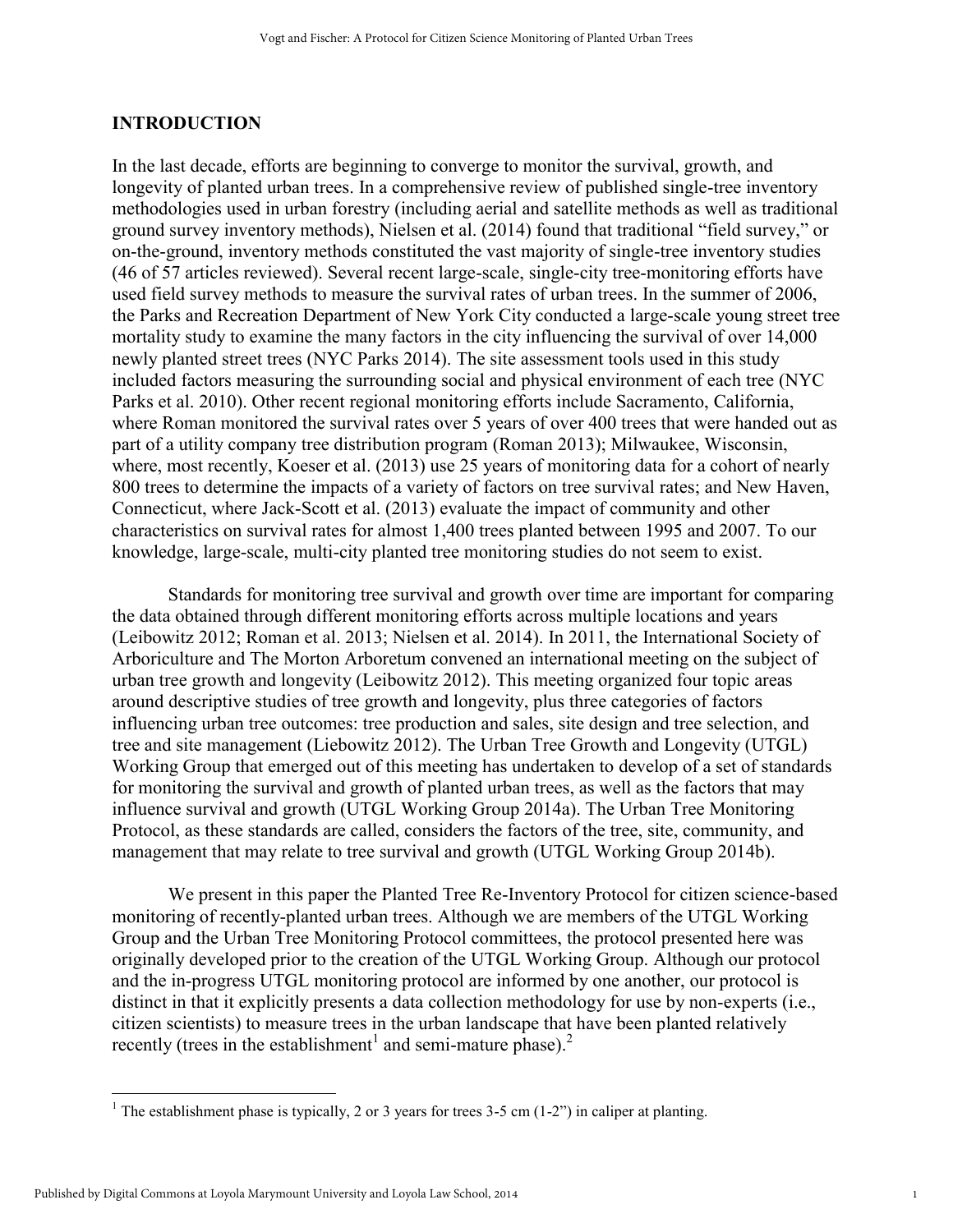This paper proceeds as follows: First, we reflect on tree planting organizations and their desire and capacity for monitoring. Then we define citizen science and review its use in urban forestry to date. Next, we discuss the measurement of urban tree outcomes (survival and growth) and summarize the literature on factors influencing tree success and urban forest outcomes. Finally, we present an overview of the main categories of variables included the protocol. The entire protocol is available on the Bloomington Urban Forestry Research Group website [\(http://www.indiana.edu/~cipec/research/bufrg\\_protocol\)](http://www.indiana.edu/~cipec/research/bufrg_protocol) and as an appendix to this paper.

# **THE TREE-PLANTING ORGANIZATION CONTEXT**

In 2010, our research group (the Bloomington Urban Forestry Research Group [BUFRG] at the Center for the Study of Institutions, Population and Environmental Change at Indiana University) was approached by the nonprofit urban greening organization, Keep Indianapolis Beautiful, Inc. (KIB), who was curious about the survival and growth of their planted trees. KIB works with neighborhoods and other groups to plant 1-2" (2-5 cm) caliper trees in the greater Indianapolis and Marion County, Indiana, area. They collect information about the location of each planted trees using global positioning system (GPS) units, and combine this with information obtained from the nursery about the species, planting packaging, and size (caliper, container size, etc.) of the trees they plant using a custom, self-designed Microsoft Access-based data management system. KIB lacked the resources to follow-up and monitor the survival, growth, and condition of these planted trees over the trees' early years (i.e., during the establishment and semi-mature phases before the trees reached their mature size). Their interest was twofold: First, KIB wanted to learn more about the survival and growth of trees they plant, and about the factors influencing the success of these trees. Second, and more importantly, KIB was looking for a way to expand capacity to monitor their planted trees into the future.

With KIB and other urban tree-planting organizations (including citizen groups, municipalities, etc.)<sup>3</sup> in mind, BUFRG embarked on the task of designing a method for reinventorying recently-planted urban trees that could be used by minimally-trained data collectors, ranging from high school students to casual adult volunteers. That our methods for inventorying planted trees be usable by non-expert individuals with minimal to no training in urban forestry or arboriculture—i.e., *citizen scientists*—was of key importance to our research group and to our main stakeholder, KIB. The resulting Planted Tree Re-Inventory Protocol enables citizen scientists to collect information about planted tree success (survival, growth and condition) as well as the factors that may influence tree success. Usability by citizen scientists makes our Protocol unique from existing urban forestry inventory protocols or standards.

 $\overline{a}$ 

 $2$  Therefore, we do not include metrics commonly included in urban forest inventory methods, such as maintenance requirement variables or hazard/risk assessment methods, that may be both difficult for the non-expert to assess as well as not applicable to most immature trees.

<sup>&</sup>lt;sup>3</sup> KIB is not alone in their interest in tools for monitoring planted trees. In a survey of 32 practitioner organizations already engaged in monitoring efforts, Roman et al. (2013) observed a desire for simple protocols over those that are "complicated and academic" (p. 296). In the same survey, practitioners cited challenges associated with monitoring, including a lack of staff time and dedicated funding, finding and using technology resources, and developing or choosing appropriate protocols (Roman et al. 2013).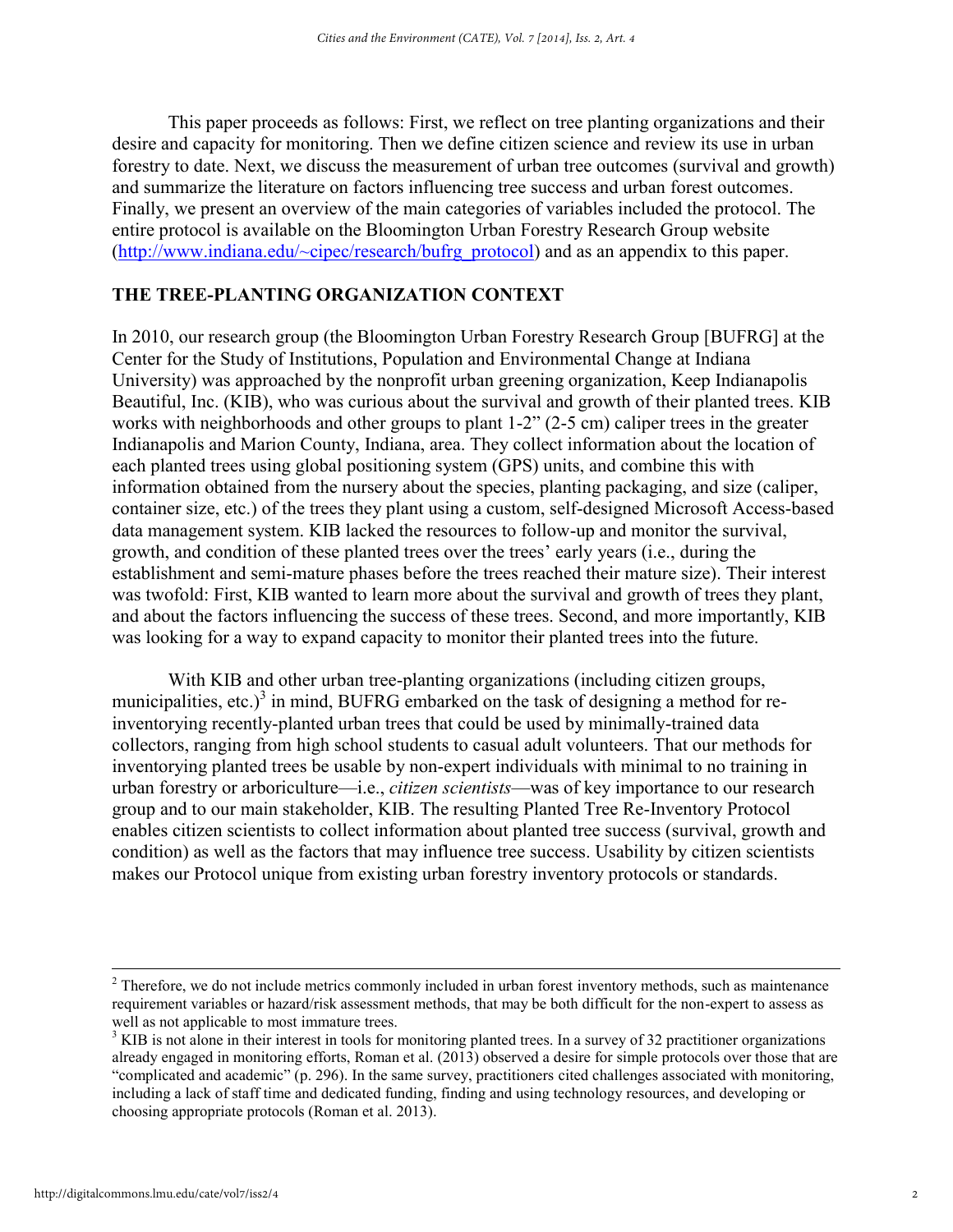## **CITIZEN SCIENCE**

*Citizen science*, broadly defined, is the involvement of nonprofessional and amateur scientists the average citizen—in scientific research efforts (Dickinson et al. 2012; Miller-Rushing et al. 2012; Shirk et al. 2012; Bonney et al. 2014). Citizen scientists can be paid interns, temporary workers or unpaid volunteers, and their efforts can augment data collection efforts undertaken by trained researchers, and thus expand the production of knowledge. Citizen science can involve a wide range of activities and various relationships between scientists and the general public. Miller-Rushing et al. (2012) describe three types of citizen science efforts, based on the level of public participation in the research process:<sup>4</sup> *contributory* (public contributes to data collection efforts only), *collaborative* (involving the public in data collection and also some parts of data analysis and results reporting), and *co-created* (public involved in all or most parts of the research process, from generating research questions to analyzing and reporting results).

 True citizen science—like all science—involves a research question. Most projects in urban forestry are versions of Miller-Rushing et al.'s (2012) *contributory* citizen science that may or may not involve the processing and analysis of data to answer a true research question. These projects typically involve the public as members of urban forest inventory teams or in other monitoring efforts that might otherwise have been undertaken by urban forestry practitioners and certified arborists. Practitioners undertake inventories for a number of management purposes, including monitoring the success (survival and growth) of a group of trees over time, generating information about survival rates for use planning future tree planting efforts, providing information about the maintenance needs of a tree population, and more. All of these uses of inventory data center on the idea of *adaptive management*. Adaptive management occurs when the strategies used by resource managers are almost viewed as experiments or means of testing predictions about the relationships between management and a desired outcome (Holling 1996). Nonprofits or municipal forester managers that change the management strategies they use to plant or maintain trees based on the observed conditions of the urban forest as seen in urban tree inventory data are using adaptive management.

 The use of volunteers to collect inventory data is not new in urban forestry. Tretheway et al. (1999) summarize the results of workshop on "Volunteer-Based Urban Forest Inventory and Monitoring Programs" convened by the U.S. Forest Service Pacific Southwest Research Station in 1999. Workshop participants identified three purposes for involving volunteers (i.e., citizen scientists) in urban forestry: to "provide a direct connection" between the community and the urban forest, to increase public awareness of the benefits and value of the urban forest, and to enhance support for urban forest "planning, management and stewardship" (Tretheway et al. 1999: p. 2). Cowett and Bassuk (2012) make the case for using university students at land grant colleges to conduct inventories; their "Student Weekend Arborist Teams" conducted more than 40 street tree inventories in small communities across New York State. Bancks (2014) discussed a University of Minnesota extension program that trains volunteers in communities of all sizes in urban forest rapid inventory methods, with the intent of assessing preparedness for emerald ash

 $\overline{a}$ 

<sup>4</sup> Shirk et al. (2012) define similar types of citizen science, and their classification also includes *contractual* projects (communities ask professionals to investigate a particular question) and *collegial* projects (non-professional individuals conduct largely independent research which may or may not be recognized by typical scientific authorities.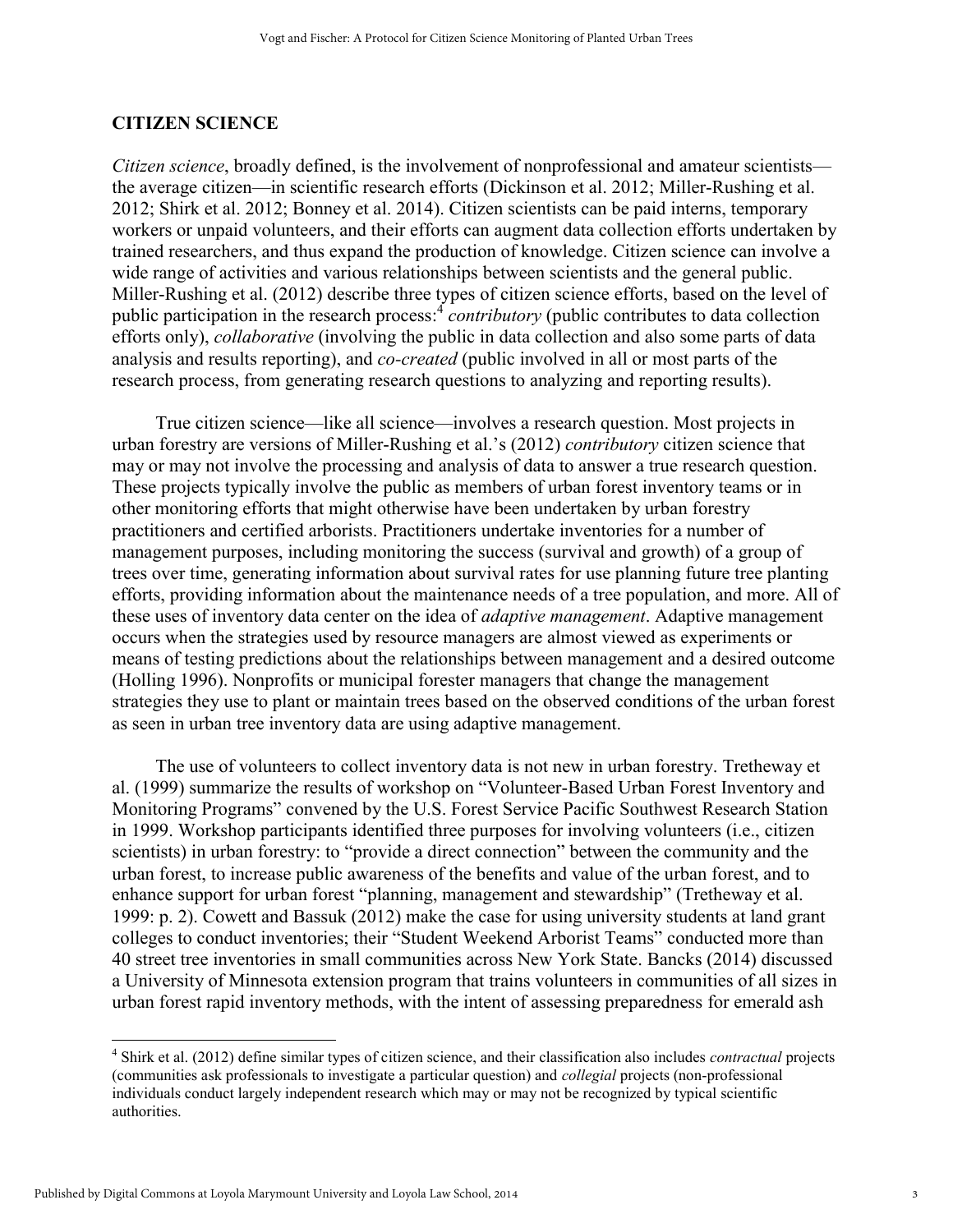borer (see also [http://mytreesource.com;](http://mytreesource.com/) University of Minnesota et al. 2014). Clarke (2009) describes the use of citizen science to track phenological trends in the urban forest as part of a larger citizen science program, Project BudBurst, managed by the U.S. Forest Service.

 When research relies on citizen science for data collection, there can be concerns with the quality of the data collected. Several authors raise concerns about the accuracy of data collected by non-professionals (e.g., Dickenson et al. 2012; Roman et al. 2013). Bloniarz and Ryan (1996) evaluated the accuracy of inventory data collected by volunteers and found it to have similar levels of accuracy and consistency as data collected by certified arborists. In a more recent similar study, Bancks (2014) also found acceptable levels of accuracy for urban forest inventory data collected by volunteers. Future citizen science data collection efforts should continue to monitor the accuracy of data collected to ensure that it meets the quality required for good research.

 Citizen science has the potential to substantially expand our ability to not only measure and monitor planted urban trees through time, but to also learn more about the factors influencing tree outcomes. Forty-two percent of practitioner-driven tree monitoring organizations surveyed by Roman et al. (2013) already make use of volunteers. And many tree-planting organizations already keep records with at least some information about the trees they plant (Roman et al. 2013). Rigorous citizen science tools that allow the public to record additional information about planted urban trees could help enhance both the quantity and quality of data on the urban forest available to tree planting organizations, tree managers, researchers, and decision makers. For instance, PhillyTreeMap [\(http://www.phillytreemap.org\)](http://www.phillytreemap.org/) is an urban tree mapping and monitoring project involving collaboration between multiple stakeholders in the Philadelphia area, including Azavea (a geographic information systems software and analysis company), Pennsylvania Horticultural Society (a tree-planting nonprofit organization), and the City of Philadelphia Parks and Recreation department, among other partners (Urban Forest Map et al. 2014). The PhillyTreeMap website and mobile applications allow individuals to enter information about a tree, including species, diameter, and height, and to view the amount of ecosystem services that tree and other trees in the database provide.

 The implementation of similar tree-monitoring projects across multiple cities and regions and the integration of data collection methods for more information about each tree would enhance the appeal of volunteer-generated datasets to researchers interested in answering explicit research questions. More direct connections and collaborations between practitioner-driven inventory efforts and researchers would truly launch urban forestry into the land of citizen science. New technologies for monitoring may even allow urban tree monitoring to eventually rival "big data" citizen science projects like Galaxy Zoo [\(http://www.galaxyzoo.org;](http://www.galaxyzoo.org/) Zooniverse 2014) and the Christmas Bird Count [\(http://birds.audubon.org/christmas-bird-count;](http://birds.audubon.org/christmas-bird-count) National Audubon Society 2014).

# **MEASURING URBAN TREE OUTCOMES**

Whether as trained experts or citizen scientists, when we measure urban forest outcomes at the level of the individual tree, there are two different general approaches: *place-based inventories*  and *cohort studies*. *Place-based inventories* aim to capture information about a particular type of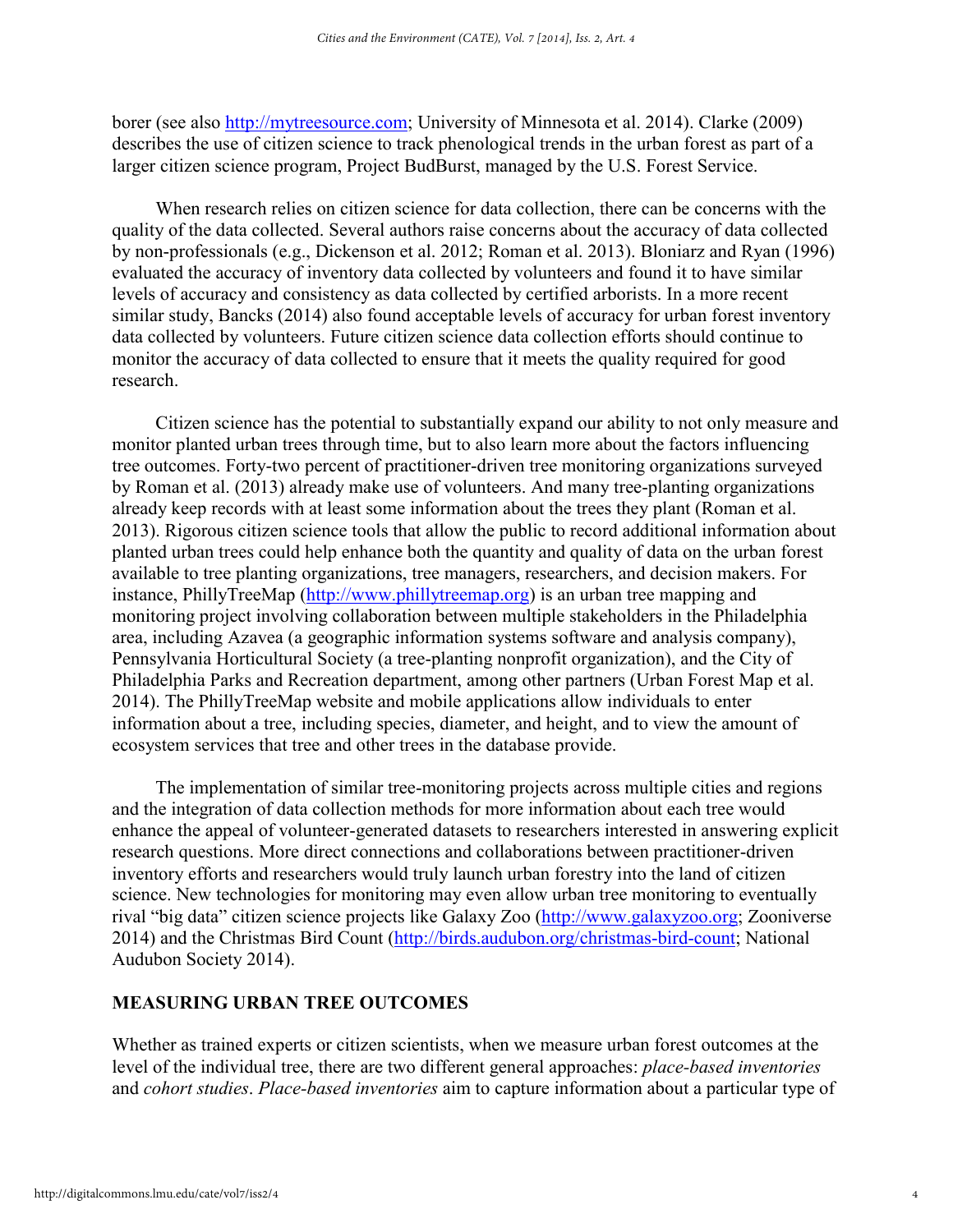trees in a given area (e.g., street trees on a major street, public trees in a single neighborhood, all trees on a particular piece of property). Inventories are the more common approach to measuring the urban forest, and street tree inventories in particular have been the norm for capturing the information necessary to calculate the benefits of the urban forest. *Cohort studies* take a different approach: instead of measuring a particular type of trees in a single area, these studies monitor a cohort—or group of trees planted at the same time—through multiple years or at multiple future points in time. Cohort studies may follow all the trees planted as part of a neighborhood treeplanting project, annual tree-planting program by a municipality or nonprofit, tree distribution program, or other event where multiple trees were planted at the same time, and there is interest in tracking the outcomes of the planted trees over time. For cohort studies, we usually know the actual date, season, or year of planting for each tree, whereas for inventories the date of planting is likely unknown.

 Whether tracking a single cohort of trees planted at the same time or inventorying all the street trees in an entire city, we are measuring features of each individual tree in the inventory. At the level of the individual tree, urban forest outcomes can be operationalized several ways: we could measure tree health, vigor, or condition; the amount or value of benefits produced by a tree; tree size or growth rate; or, most simply, whether or not a tree lives or dies. Here, we discuss tree survival (or conversely, mortality) and tree growth rates, as two of the more common tree-level outcomes.

# **Urban tree survival (and mortality)**

A common urban forest axiom is that the expected life of a street tree is only 7 or 10 years, but Roman and Scatena (2011) acknowledge that it's unclear where this life expectancy estimate comes from, and provide a more empirical estimate of 19 to 28 years. There are a number of types of mortality for trees in urban areas. Clark and Matheny (1991) identify three primary reasons that trees die in urban areas: *structural failure, environmental degradation,* and *parasitic attack*. Different types of mortality may be more closely linked to certain stages in a tree's lifecycle, and so another typology of mortality might be establishment-related mortality, damage-related mortality, and age-related mortality. Establishment-related mortality is connected to the tree's failure to establish in the landscape after transplanting, either due to inadequate care (i.e., not watered after planting), poor tree stock, or improper site selection (not the "right tree" in the "right place"). Damage-related mortality is the death of a tree directly due to damage by humans, either during construction of roads, buildings, or other urban infrastructure that results in removal of the tree during or after the construction, or other damage (due to an automobile, lawnmower, etc.) that necessitates the tree's removal. Age-related mortality is the typical cause of death for non-urban trees; age-related death results from the natural senescing process undergone by trees, through which first small branches and then large branches and then the whole tree stop producing new growth or green leaves every season. Age-related mortality is closely connected to mortality caused by pests or diseases, which are more likely to affect declining or already dying trees.

When calculating a mortality rate for a group of planted trees, unless the cause of tree mortality or failure was recorded for each tree (i.e., as in the case of trees in the International Tree Failure Database; ITFD 2014), most of the time we cannot distinguish the types of mortality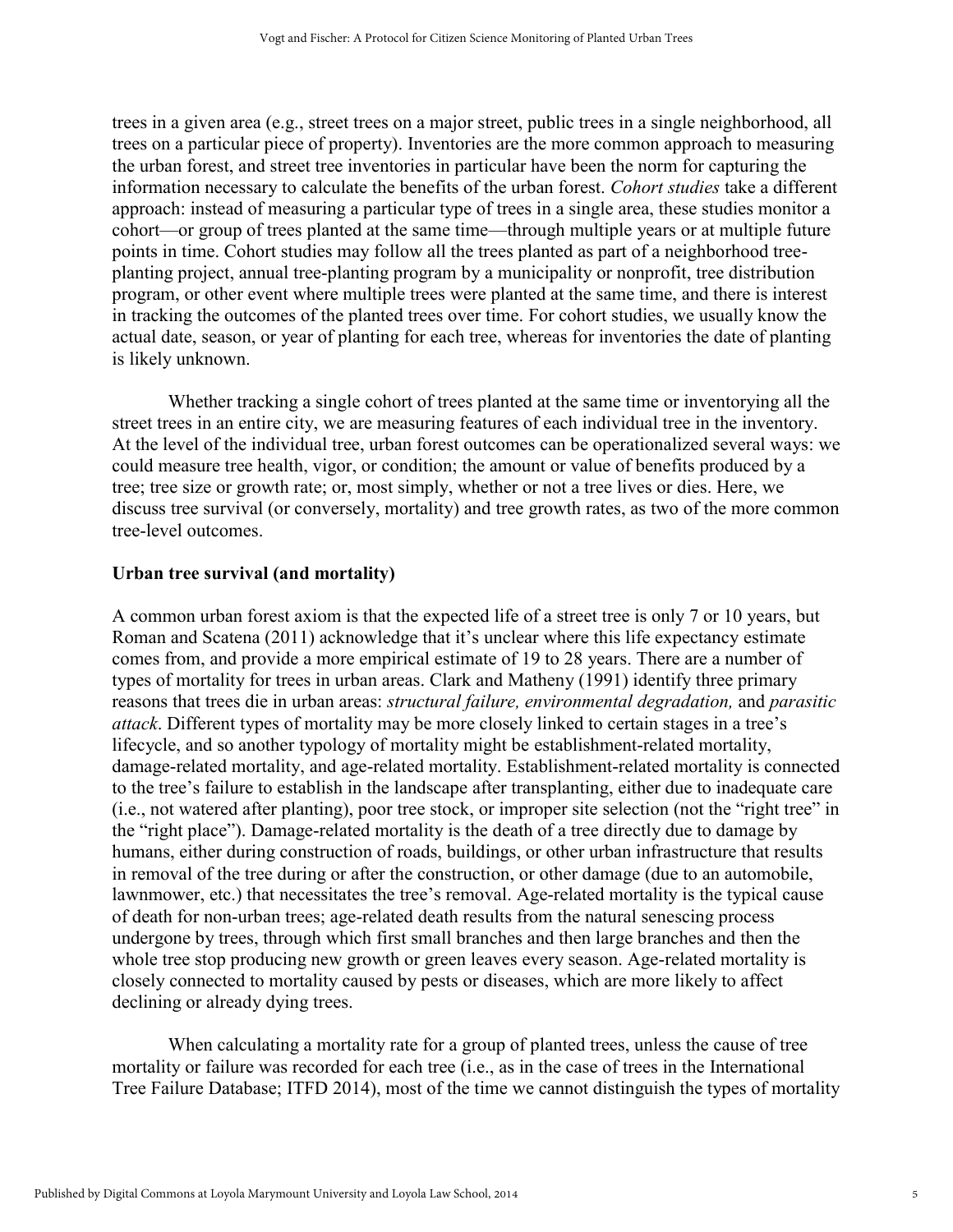from one another. Especially in cases where the tree has been removed, the only thing monitors can know is that where there was once a tree, there is no longer a tree. For this reason, defining "mortality rates" for a cohort of planted trees or for an inventory becomes rather muddled. We cannot know, for instance, what portion of the calculated mortality rate is due to the planting of poor nursery stock relative to what is due to activities undertaken (or not) post-planting in the name of tree care. Long-term data on the same trees at multiple points in time generated through citizen science-based monitoring efforts can help fill this gap in our knowledge.

# **Growth**

Urban tree growth is another measurable urban forest outcome. Large, mature trees provide many more benefits than small or immature trees; thus, the faster a tree grows, the sooner it will yield a return on investment (Nowak et al. 1990). Growth rates are measured a number of different ways in the urban forestry literature, including change in tree height (e.g., Stoffberg et al. 2008; Jutras et al. 2009), amount of new shoot growth at the ends of branches (e.g., Solfjeld and Hansen 2004), change in diameter at breast height (e.g., Nowak, McBride & Beatty 1990; Jack-Scott et al. 2013), change in caliper (diameter at 6 in [15 cm] above the first lateral root; e.g., Struve et al. 2000), and the width of annual growth rings as obtained from tree cores (e.g., Iakovoglou et al. 2001). Peper and McPherson (2003) evaluated several methods for measuring leaf area of urban trees that could be used to measure or model canopy growth and change. There are relatively few studies of urban tree growth—particularly longitudinal studies (Liebowitz 2012). And although tree growth has been examined in nursery and experimental settings, few researchers have examined urban tree growth *in situ* in actual cities.

# **FACTORS THAT INFLUENCE URBAN TREE OUTCOMES**

Tree survival (mortality) and growth is influenced by a large number of factors. Several existing organizing frameworks can be helpful in identifying categories of variables that might influence urban tree outcomes. The social-ecological system (SES) framework developed in rural natural resource management settings states that the characteristics of the resource itself (for example, a forest), the resource system (the trees), the resource users or actors (timber harvesters), and their governance system (rules about when and how to cut trees) influence outcomes observed in coupled human-natural systems (e.g., Ostrom 2009; Ostrom and Cox 2010). In urban forestry, the Clark et al. (1997) "Model of Urban Forest Sustainability" states that sustainable urban forest outcomes are predicated on "a healthy tree and forest resource, community-wide support and a comprehensive management approach" (Clark et al. 1997, 17). Tree biologists and plant physiologists also delineate categories of variables that influence plant growth. In *Growth Control in Woody Plants*, Kozlowski and Pallardy (1997) review the numerous factors influencing tree and shrub growth. These authors outline categories of physiological factors, environmental factors, and "cultural practices," and describe how each category influences the reproductive (production of flowers and pollen, fertilization and eventually fruiting) and vegetative (root and shoot) growth of woody plants (Kozlowski and Pallardy 1997).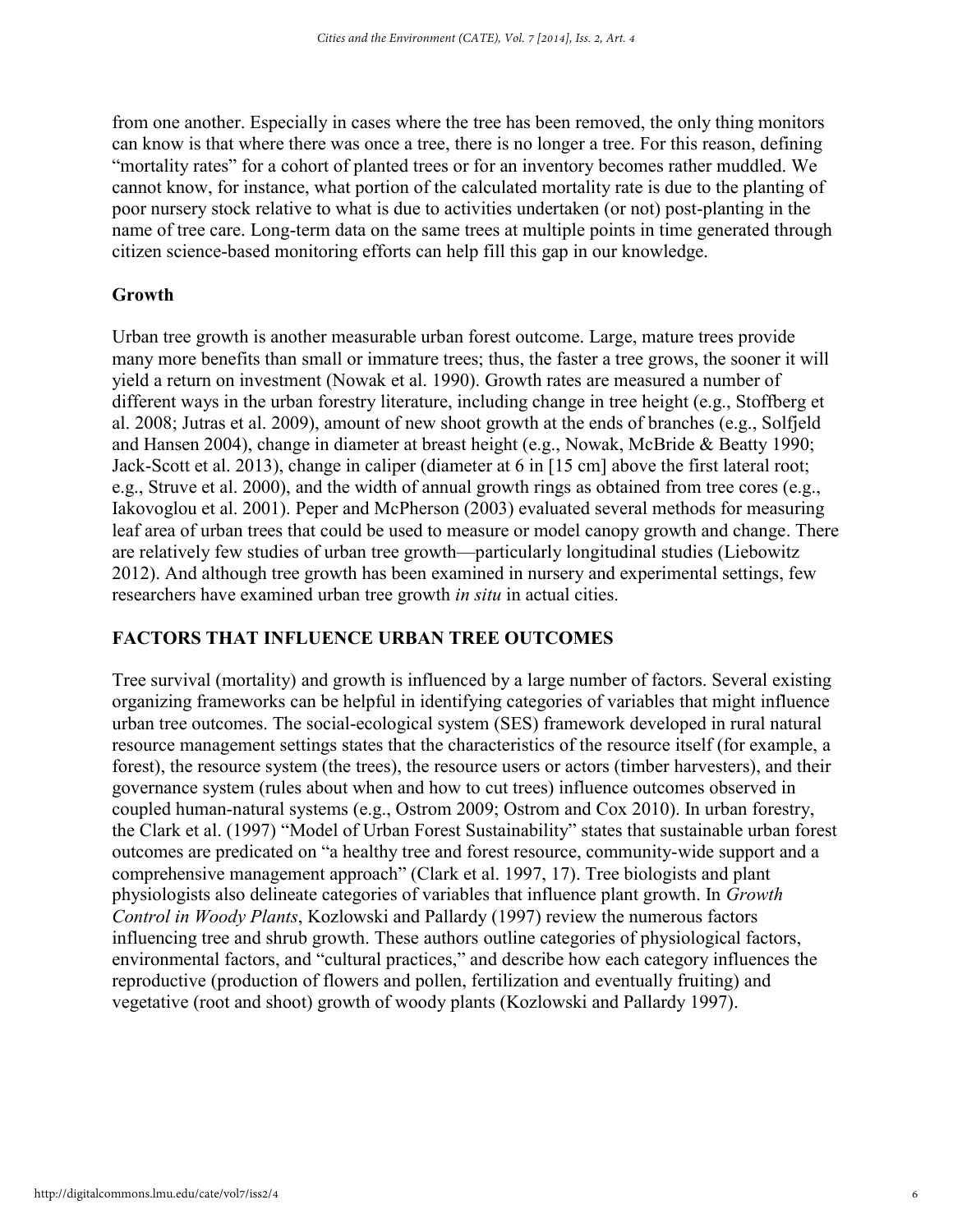We combine these ideas into an interdisciplinary<sup>5</sup> social-ecological systems perspective of urban forest outcomes (Table 1, Figure 1). Adapted from SES theory (Ostrom 2009) and the Clark et al. (1997) model, and informed by tree physiology research (Kozlowski and Pallardy 1997), Table 1 presents urban forest outcomes as the product of interactions between the components of the urban forest social-ecological system. Thus, urban forest outcomes including tree survival, growth, condition, etc.—are influenced by the interactions between the characteristics of the tree itself, the biophysical environment, the community, and the institutions and management strategies (Figure 1).<sup>6</sup>

 The following section describes the current state of knowledge for each of the four main categories of variables that influence tree outcomes. This abbreviated literature review uses the three key sources from Table 1 (Clark et al. 1997; Kozlowski & Pallardy 1997; Ostrom 2009) as well as other relevant literature from the fields of urban forestry/arboriculture, urban ecology, natural resource management, coupled human-natural systems, and more.

Table 1. The urban forests as social-ecological systems perspective draws on several organizing frameworks, including the Model of Urban Forest Sustainability (Clark et al. 1997), the Social Ecological Systems (SES) Framework (first developed by Ostrom [2009], but see also Ostrom & Cox [2010]), and Kozlowski and Pallardy's (1997) *Growth Control in Woody Plants*. \*"Institutions" refers to the rules and shared strategies (per Ostrom 2005) used by people to manage and maintain trees as well as the surrounding biophysical environment in the urban forest. [Modified from [http://www.indiana.edu/~cipec/research/bufrg\\_about.php\)](http://www.indiana.edu/~cipec/research/bufrg_about.php).

| Social-Ecological<br><b>Systems Framework</b> | <b>Model of Urban</b><br><b>Forest Sustainability</b> | <b>Growth Control of</b><br><b>Woody Plants</b> | <b>Urban Forests as</b><br><b>Social-Ecological</b><br><b>Systems</b> |  |
|-----------------------------------------------|-------------------------------------------------------|-------------------------------------------------|-----------------------------------------------------------------------|--|
| <b>Resource Units</b>                         | Vegetative                                            | Physiology                                      | <b>Trees</b>                                                          |  |
| <b>Resource System</b>                        | Resource                                              | Environment                                     | <b>Biophysical</b><br><b>Environment</b>                              |  |
| Governance System                             | Resource<br>Management                                | <b>Cultural Practices</b>                       | <b>Institutions &amp;</b><br><b>Management</b>                        |  |
| Resource Users<br>or Actors                   | Community<br>Framework                                |                                                 | <b>Community</b>                                                      |  |

 $\overline{a}$ 

 $<sup>5</sup>$  The integration of multiple disciplines into an approach based on the SES framework has been advocated by</sup> several authors, including recently Epstein et al. (2013) and Schlüter et al. (2014).

<sup>6</sup> A modified version of the urban forests as social-ecological systems perspective is presented in Vogt et al. (*in review*) and on the BUFRG webpage: [http://www.indiana.edu/~cipec/research/bufrg\\_about.php\)](http://www.indiana.edu/~cipec/research/bufrg_about.php).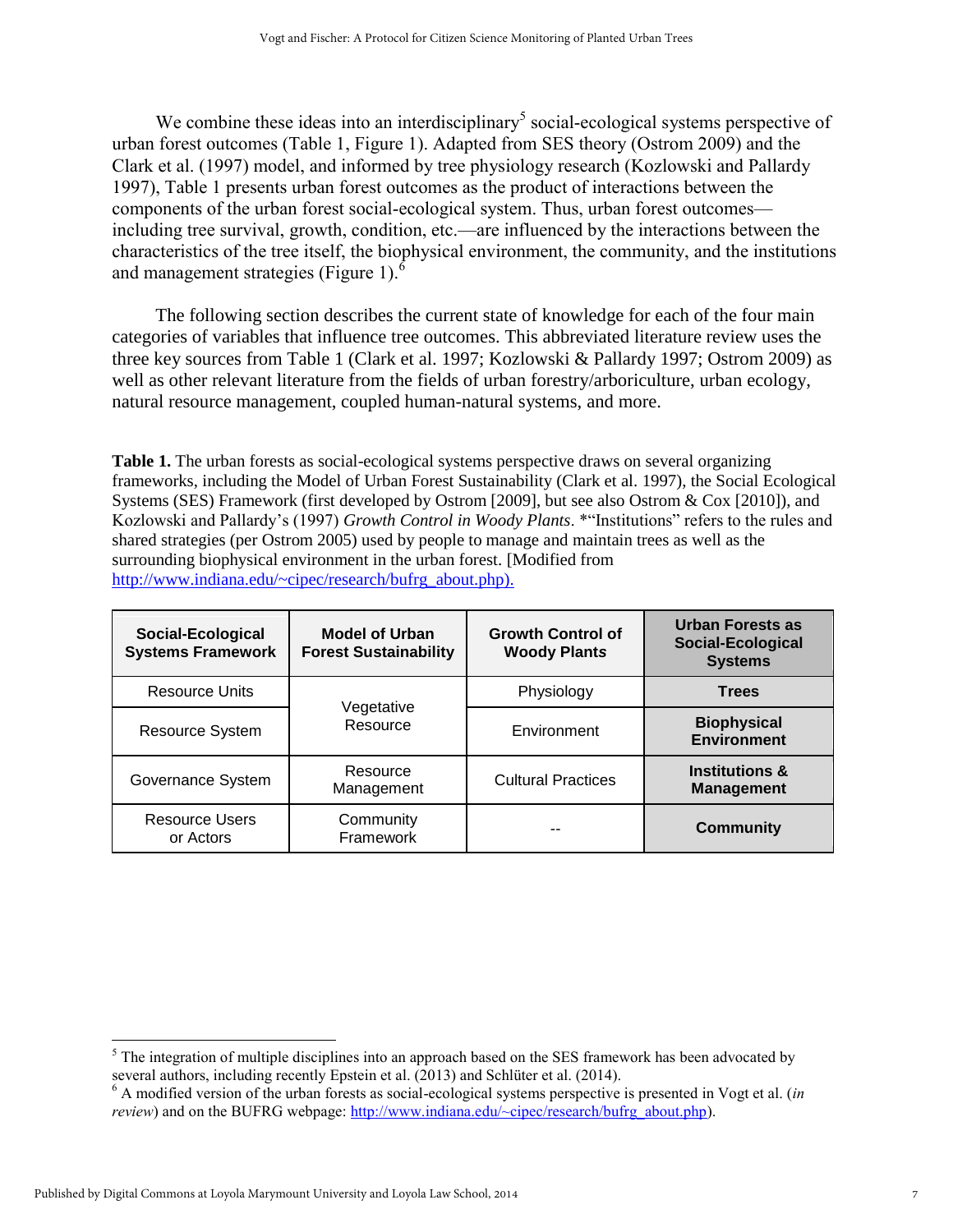

**Figure 1.** The urban forests social-ecological systems perspective emphasizes that the community interacts with trees and the biophysical environment through institutions and management to produce outcomes in the urban forest.

#### **Characteristics of the tree**

The characteristics of the tree itself obviously impact its survival and growth. Clark et al. (1997) use *vegetation resource* to refer to the trees in the urban forest, listing canopy cover, age distribution, species mix, and native vegetation as the key features of the urban forest that influence its sustainability. Here, we focus on the characteristics of an individual tree—including physiology—that influences its success. Kozlowski and Pallardy (1997) discuss the following key physiological processes as they relate to tree growth: production of carbohydrates via photosynthesis, mineral uptake and use, internal water relations and evapotranspiration, and hormone regulation. Clark and Matheny (1991) note that a tree's growth rate depends significantly on the availability of resources (carbohydrates, minerals, water, etc.) and that when resources become limiting growth is reduced. Because these physiological processes that manage resources are clearly connected to tree genetics, it should come as no surprise that different species exhibit different survival and growth rates (e.g., Iakovoglou et al. 2001; Grabosky and Gilman, 2004). For transplanted trees, the physiological processes that impact tree establishment, survival, and growth in the landscape are affected by characteristics of the tree at the time of transplanting. The size of the tree at planting has been linked to subsequent survival and growth (Lambert et al. 2010). Nursery production method and the type of plant packaging can also impact transplanted tree success (Gilman and Beeson 1996; Buckstrup and Bassuk 2000). Trees planted too deeply or with excessive mulch covering the rootball exhibit higher mortality rates than trees planted at the proper depth (Gilman and Grabosky 2004). Tree condition and health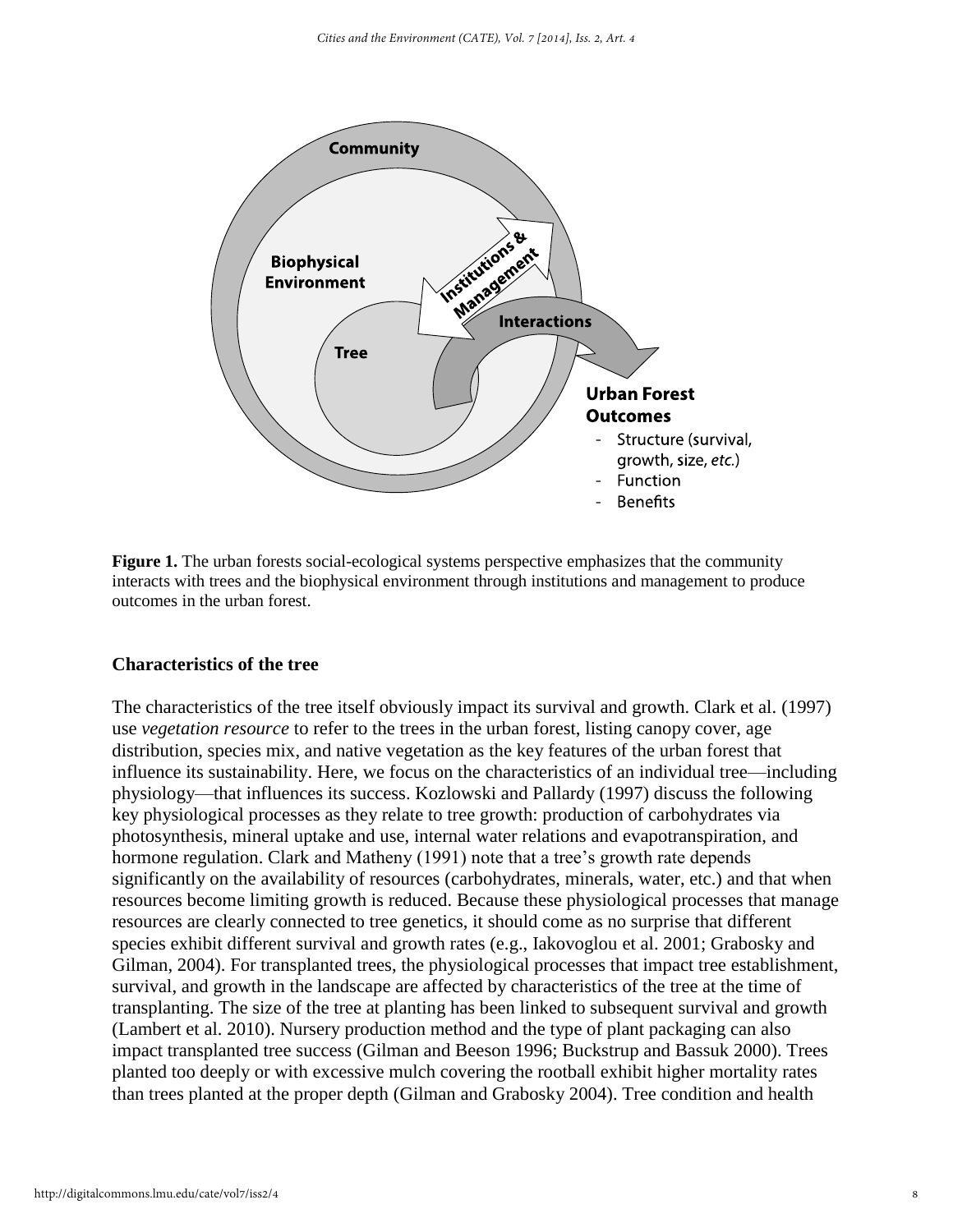are also linked to tree success. Lower tree condition ratings are associated with decreased odds of tree survival (Koeser et al. 2013) and lower growth rates (Berrang et al. 1985).

#### **Biophysical environment**

Factors in the surrounding biophysical environment also influence tree outcomes. Environmental factors include variables that might be studied by a plant ecologist, such as light availability and intensity, water relations (including drought and flood conditions), temperature, soil nutrient content and physical structure (e.g., compaction), pollution, and other abiotic (e.g., wind, fire) and biotic (pests and diseases) factors (Kozlowski and Pallardy 1997). The biophysical environment may have a particularly strong effect on urban tree success, and street trees in particular experience stressful growing conditions. The most influential environmental factors are significantly different for trees in urban areas compared to rural, more natural growing environments. Urbanization increases impervious surfaces, buildings, and other built or grey infrastructure, resulting in radical changes in the water, temperature, and other abiotic conditions across the urbanized landscape (Arnold and Gibbons 1996; US EPA 2008). Water stress is commonly cited as a limiting factor for urban tree growth (Kramer 1987; Krizek and Dubik 1987; Graves et al. 1991), particularly in arid regions (Costello 2013; Symes and Connellan 2013). High air temperatures can disrupt tree phenology and reproductive growth, and higher soil temperatures can change seasonal root growth patterns (Kozlowski and Pallardy 1997). Because water availability, temperature, and other characteristics of the biophysical environment vary throughout the year for most locales, the season of planting may also impact tree outcomes (Anella et al. 2008; Solfjeld and Hansen 2004). Additionally, several authors have found that smaller available rooting volume leads to constrained root, trunk, and shoot growth (Krizek and Dubik 1987; Grabosky and Gilman 2004; Day et al. 2010). Competition with other trees for space, nutrients, light, water and more can also limit tree growth and survival (Nowak et al. 1990; Rhoades and Stipes 1999; Iakovoglou et al. 2001). Compounding space constraints are the generally poor soil conditions in urban areas (Scharenbroch et al. 2005; Smith et al. 2001).

 The urban forest axiom *right tree, right time, right place* is often on the minds of tree planters, and even sometimes a piece of urban forest policies, plans, or ordinances. Several efforts are currently underway to develop a more empirical foundation to the linkages between tree outcomes and site and soil characteristics, including work led by Bryant Scharenbroch at the The Morton Arboretum (MASS Laboratory 2014). Our protocol includes measurement of variables that are proxies or indicators for available growing space above and below ground and the quality of the site.

#### **Institutions and management**

Tree success is also impacted by the institutions—i.e., management strategies and maintenance practices—that arborists, urban foresters and other members of the community use to care for urban trees. Kozlowski and Pallardy (1997) refer to these activities as *cultural practices* that influence tree growth, and their list includes typical tree maintenance activities such as pruning and watering, use of fertilizers, growth regulators, or other chemicals, spacing of trees (both initial arrangement of planted trees and thinning of existing forest stands), and, even protection from freezing. The Clark et al. (1997) *resource management* component includes mostly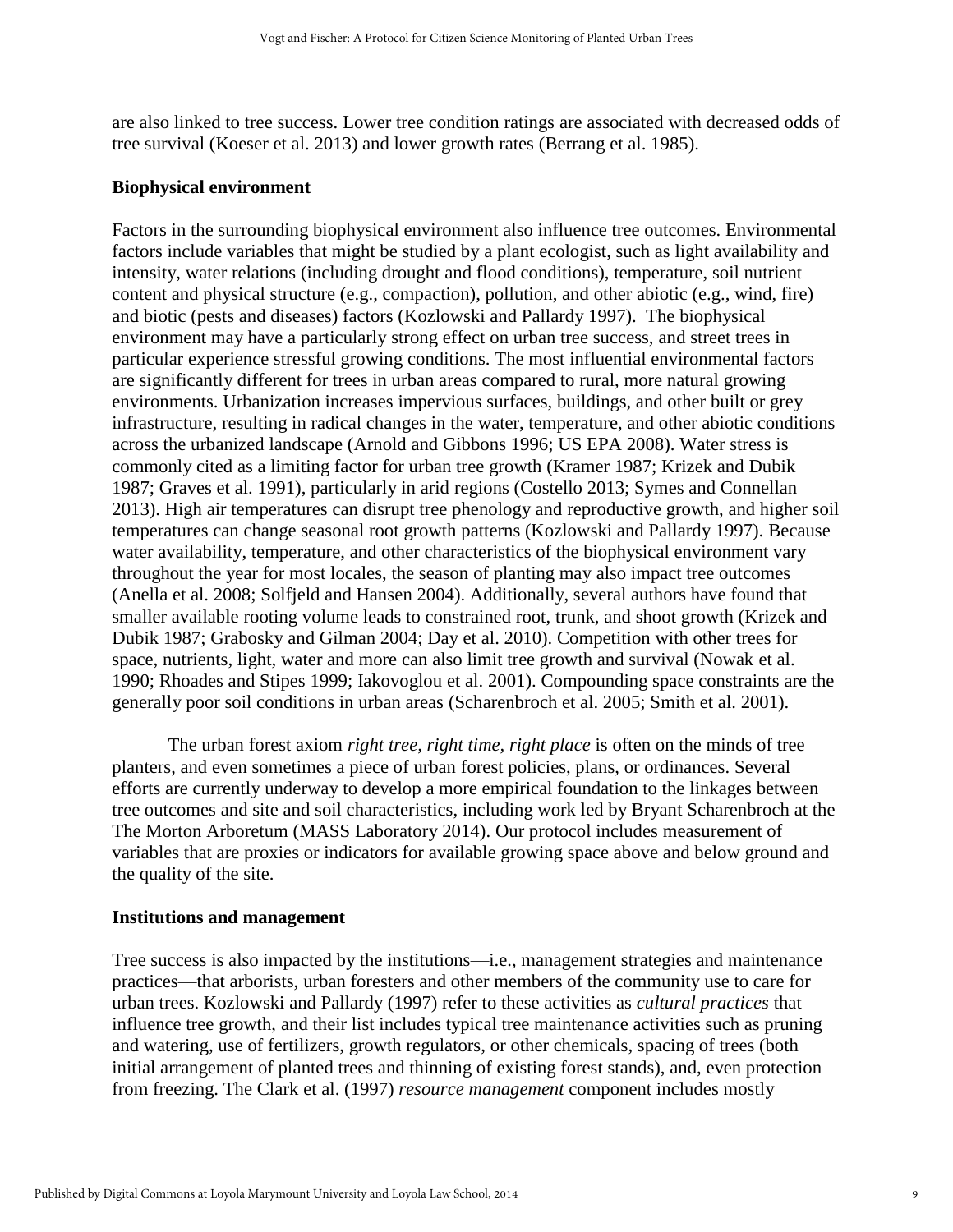variables representing administrative or organizational features of city government as these might relate to adequacy of resources for urban tree management: city-wide management plan, funding, staffing, assessment tools, protection of existing trees, species and site selection, standards for tree care, citizen safety, and recycling. The SES framework (e.g., Ostrom 2009) uses the term *institutions* to refer to the formal and informal rules and shared strategies that structure the interactions among individuals and groups of people and between people and their environment (Ostrom 2005).

 Much of the research on institutions emerges from studies on common pool resource (CPR) management conducted in the disciplines of political science, economics, and anthropology (e.g., Ostrom 1990, 2005). Theory on CPR management states that several principles are likely to be linked to persistent or sustainable systems, including effective monitoring, appropriate sanctioning of rule-breakers, rules allowing individuals impacted by the resource and rules to change those rules, and strategies for effective conflict resolution (Cox et al. 2010). Institutions as rules have only been cursorily examined in urban ecosystems, and not at all for urban forest outcomes (Mincey et al. 2012). Larson et al. (2008) describe rules of homeowners' associations that limited the appearance and management strategies used for residential vegetation, including pest and water management methods and species composition. Mincey and Vogt (2014) find that watering strategy used by the neighborhood impacts tree survival rates.

Tree maintenance strategies can be characterized by the type of maintenance (e.g., pruning, watering), intensity (how much maintenance is performed, i.e., training pruning, 15 gallons of water), frequency (how often the activity is performed, e.g., annually, once per every week it does not rain), duration (how long the activity is performed, e.g., for the first 5 years after transplanting), and extent (which trees or what part of each tree is maintained, e.g., pruning up lower branches, watering all trees in the State St. right-of-way) (Vogt, Hauer, and Fischer *in review*). Maintenance type, intensity, frequency, duration, and extent all influence tree and urban forest outcomes; the impact of watering (Gilman 2001, 2004), pruning (Whitcomb 1979; Miller and Sylvester 1981; Evans and Klett 1985), and mulching (Gilman and Grabosky 2004) varies depending on the particulars of the maintenance strategy.

Maintenance strategies or institutions or rules about tree care may not always be visible on the tree itself or in the area nearby. Our Protocol includes a few key maintenance practices pruning, mulching, staking—of which evidence can be seen on the tree itself.

# **Community**

Because urban trees are surrounded by people, the characteristics of the community of people living in and around the urban forest influence tree outcomes. For instance, Boyce (2010) observed that the designation of volunteer tree stewards in the community dramatically reduced urban tree mortality rates. The components of *community framework* included in the Clark et al (1997) model are public agency cooperation, involvement of large private and institutional landholders, green industry cooperation, neighborhood action, citizen-government-business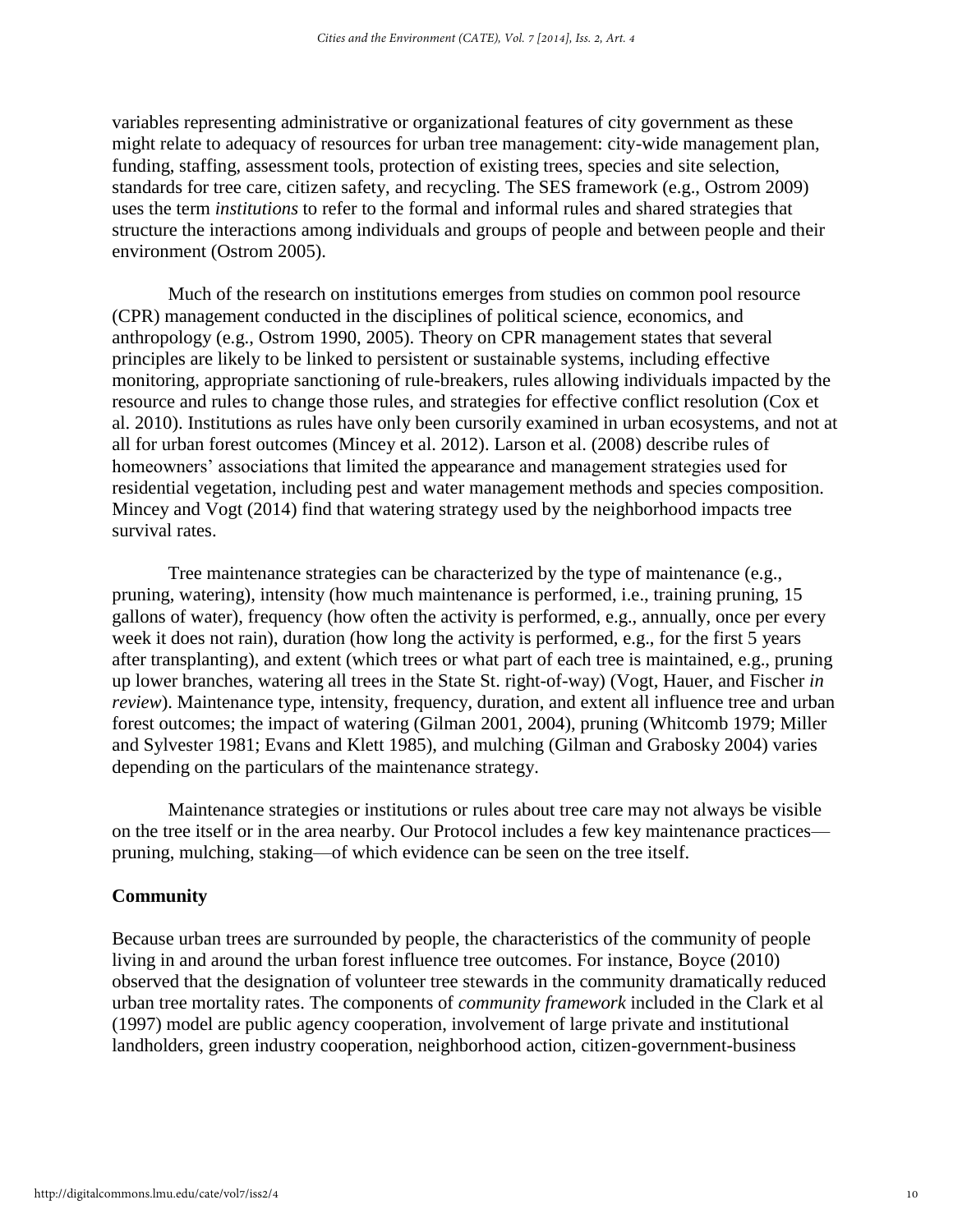interaction, general awareness of trees as a community resource, and regional cooperation.<sup>7</sup>

Most of the empirical evidence for the influence of community characteristics on environmental outcomes emerges from the research that informed development of the SES framework. Because of its emphasis on rural natural resource management, the SES framework uses the terms "resource users" or "actors" to describe the community of people that manage and use a resource (Ostrom 2009; Ostrom and Cox 2010; Epstein et al. 2013). Features of the community that impact resource management outcomes according to the SES framework include community size (population or number of people involved), history using or managing the system (i.e., experience), demographic or socioeconomic characteristics, individual knowledge (of the resource system), norms (individual perceptions of socially-acceptable practices), and the location of the community (Ostrom 2009; Ostrom and Cox 2010; Epstein et al. 2013).

Some of the resource user or actor characteristics listed above have been examined for urban forest social-ecological systems. Iakovoglou et al. (2002) find no significant difference in growth rates between different-sized communities. Jack-Scott et al. (2013) found that a greater number of participants in tree planting events during a year is associated with higher survival and growth rates. Land use type is a factor partially indicative of the features of the biophysical environment but perhaps more closely captures community characteristics. Several authors have found an effect from adjacent or surrounding land use type on tree success (Nowak et al. 1990; Lu et al. 2011). A few studies have found that demographic characteristics (i.e., variables from the U.S. Census) are related to tree outcomes (Nowak et al. 1990; Grove et al. 2006). Lastly, studies from the field of urban ecology have observed that norms or individual motivations impact landscape outcomes (Austin 2002; Grove et al. 2006; Nassauer et al. 2009).

Like institutions, characteristics of the community of people are difficult to observe during on-the-ground inventory. Our Protocol adapts several of the *stewardship factors* collected by the New York Young Street Tree Mortality Study (NYC Parks et al. 2010) as indicators of a care ethic in the community surrounding the tree.

#### **Interactions and endogeneity**

l

Complex coupled human-natural systems are inherently filled with endogeneity, or simultaneous interactions between variables that complicate and sometimes obscures our understandings of the causal impact of variables on observed outcomes (Liu et al. 2007; Schlüter et al. 2014). The urban forest social-ecological system is no exception: interactions within and between tree, biophysical environment, community, and institutional factors can influence urban forest outcomes as much as the influence of a single factor. For instance, proper, proactive maintenance strategies may actually mitigate the impact of sub-optimal growing conditions. Additionally, alignment between rules, the characteristics of the community and local conditions has been demonstrated to impact common-pool resource outcomes (Cox et al. 2010). And characteristics of the community such as individual preferences and knowledge may impact choice of management strategies. A study of residential yards in Minnesota found that homeowners' application of water, fertilizers, and weed killers, as well as other yard management techniques

 $<sup>7</sup>$  However, few of these components have been empirically evaluated to determine their impact on urban forest</sup> outcomes (but see Kenney et al. 2011).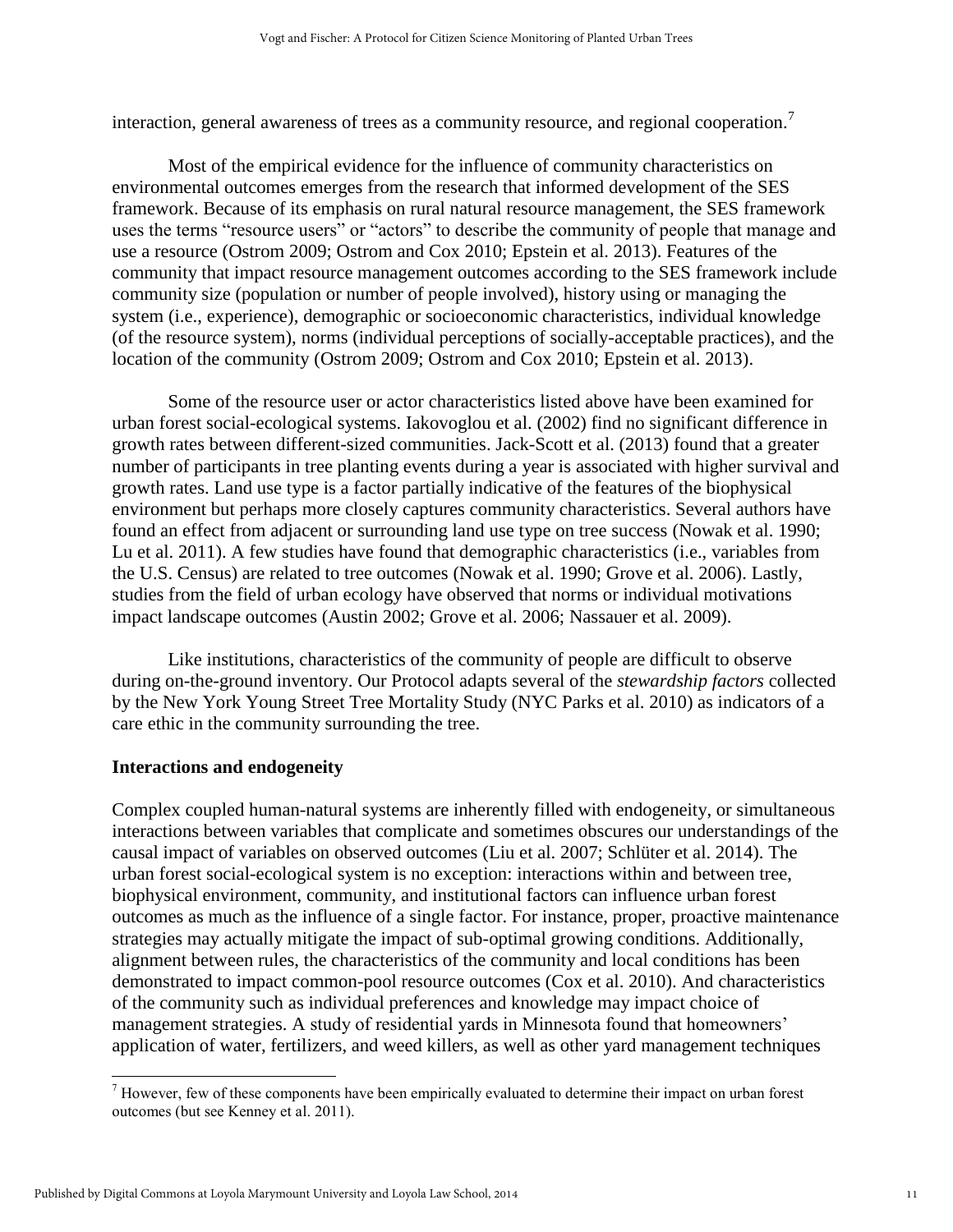was strongly influenced by resident knowledge and perception of the yard as a relatively closed system (Dahmus and Nelson 2013). Additionally, Vogt et al. (*in review*) observed an interaction between watering strategy and planting season.

### **THE PLANTED TREE RE-INVENTORY PROTOCOL**

In light of these four main categories of variables that influence urban forest outcomes, we present here the Planted Tree Re-Inventory Protocol (see the Appendix of this paper for Version 1.1; refined from an earlier version of the protocol: Vogt et al. 2013). The protocol describes standardized methods that can be used by non-professional inventory personnel to gather data necessary to evaluate the survival and growth of recently-planted<sup>8</sup> urban trees, as well as the many factors influencing survival and growth.

 Selection of variables to include in the protocol was informed by the literature review summarized above as well as existing urban tree inventory methods, including the i-Tree Eco field methods (i-Tree version 4.0 of the user's manual was consulted for this work), the *Standards for Urban Forestry Data Collection* (IUFRO et al. 2010), and the methods of New York City's Young Street Tree Mortality Study (NYC Parks et al. 2010; results summarized by Lu et al. 2010). Individual variables and values of each variable were debated by members of the Bloomington Urban Forestry Research Group (BUFRG) over the course of a 6-month period following the review of literature and inventory methods. Table 2 lists each of the variables in the final protocol and, if applicable, the original source for their methods. We adapted and modified variables from other inventory methods to make sure that each variable could be successfully assessed by minimally-trained data collectors. To this end, many variables in the protocol require only simple, qualitative, visual assessments of the tree and its environment, and not precise measurements. For instance, a simple presence or absence assessment method, where the data collector only has to determine whether or not a particular feature is present or absent on the tree or nearby surrounding environment, is used for many variables. Variables that do ask for more precise quantification (e.g., measurements of diameter, height, or distance) require use of only two or three simple tools: a diameter tape and a digital range finder (hypsometer) or clinometer and measuring tape.

 The protocol was tested by several different parties (Table 3). A preliminary list of variables was tested by members of BUFRG in the summer of 2011. Since the final users of the protocol were to be minimally-trained, non-professional data collectors, high school members of KIB's Youth Tree Team (YTT) tested the protocol during the summer of 2012; YTT used a version of the protocol adapted for use on ESRI's ArcGIS iPhone mobile application to collect data for more than 700 recently-planted street trees. YTT data collection team members were trained in data collection methods during two 6-hour training days, and overseen by a collegeaged YTT Leader who had participated in approximately 15 additional hours of data collection activities with members of BUFRG during Protocol development. The YTT training procedures described above are similar to those used in studies that have found high accuracy for volunteercollected data (Bloniarz and Ryan 1996; Bancks 2014). The protocol was also tested on slightly

 $\overline{a}$ 

<sup>&</sup>lt;sup>8</sup> Re-inventorying trees during the establishment and semi-mature phases between approximately 2 and 10 years after planting means that data collection could be combined with any remaining young tree maintenance (mulching, stake removal, training pruning, etc.).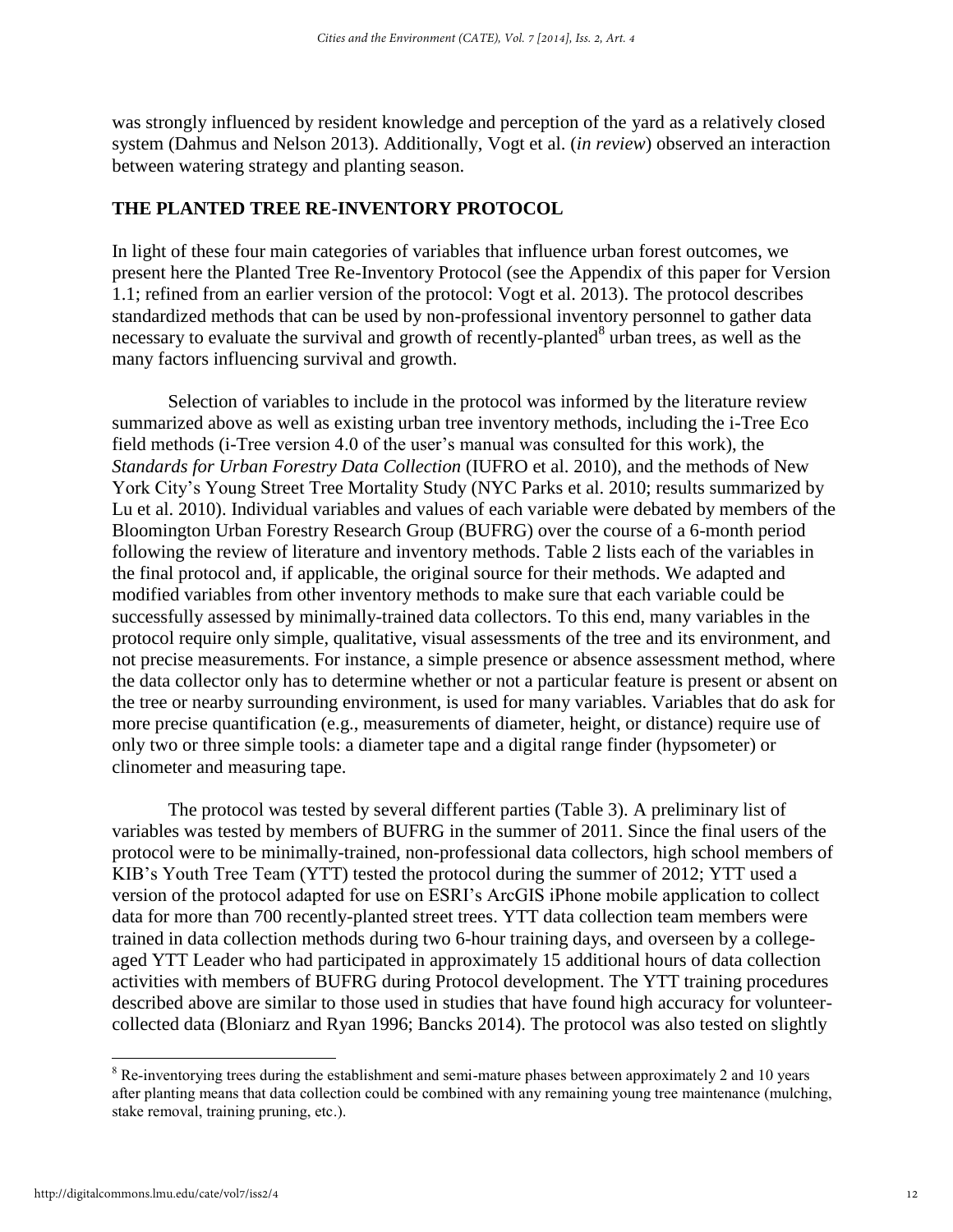more mature trees planted between 2000 and 2011 on City of Bloomington right-of-ways; IU master's students collected data on over 1,000 street trees using paper-and-pencil in the summer of 2012.

 In addition to collection and evaluation of tree data using the protocol, testing also consisted of written daily field notes taken by YTT members (Vogt et al. 2012) as well as extensive informal discussion between members of the YTT team engaging in data collection and the researchers. For instance, the original protocol called for collecting presence or absence information on several different leaf conditions (evidence of insects, rust, chlorosis, and other leaf condition notes); however, based on written field notes from YTT members, we reduced leaf condition variables to just one: chlorosis. We also clarified that to be considered "present," chlorosis must be evident on at least 25% of the leaf surface area of the tree, and provided pictures and sketches of chlorosis to help with identification and estimation. Written field notes feedback also encouraged us to clarify instructions provided for locating each tree. Additionally, at the end of the data collection season YTT members narrated their thinking while collecting data into an audio recorder. This recording was used to verify that data collection methods had not changed between the beginning and end of the summer, and slight modifications were made to variable descriptions and instructions in the protocol based on decisions and strategies that data collectors were using in the field. (For example, narration revealed that data collectors were marking "incorrect mulching" for trees with very old, degraded mulch, where only few bark chips were still visible. The definitions of correct, incorrect, and no mulching in the protocol were updated to clarify that this case would actually better be classified as "no mulch," given the biophysical implications of capturing information about correct versus incorrect mulching.)

 Version 1.1 is presented here. In the remainder of this paper, we briefly describe the variables included in the protocol. The entire protocol (in PDF form) is available as a supplementary online appendix to this article, as well as on the BUFRG website (http://www.indiana.edu/~cipec/research/bufrg\_protocol.php) in both greyscale and color versions, along with a quick reference guide for the field and customizable and printable data collection sheets.

#### **Tree characteristics**

Biophysical variables (tree characteristics and local environmental variables) compose the majority of the variables in most tree inventory protocols, including this one, for a couple reasons: first, factors about the tree and immediate surroundings are most easily observed by data collectors. Second, most tree inventory methods used by urban foresters and arborists are informed by forest mensuration methods used in traditional forestry. Third, as noted above, most research on urban tree survival and growth has emerged from the fields of horticulture and arboriculture, and these fields are strongest in their assessment of the impact of tree and environmental factors on growth.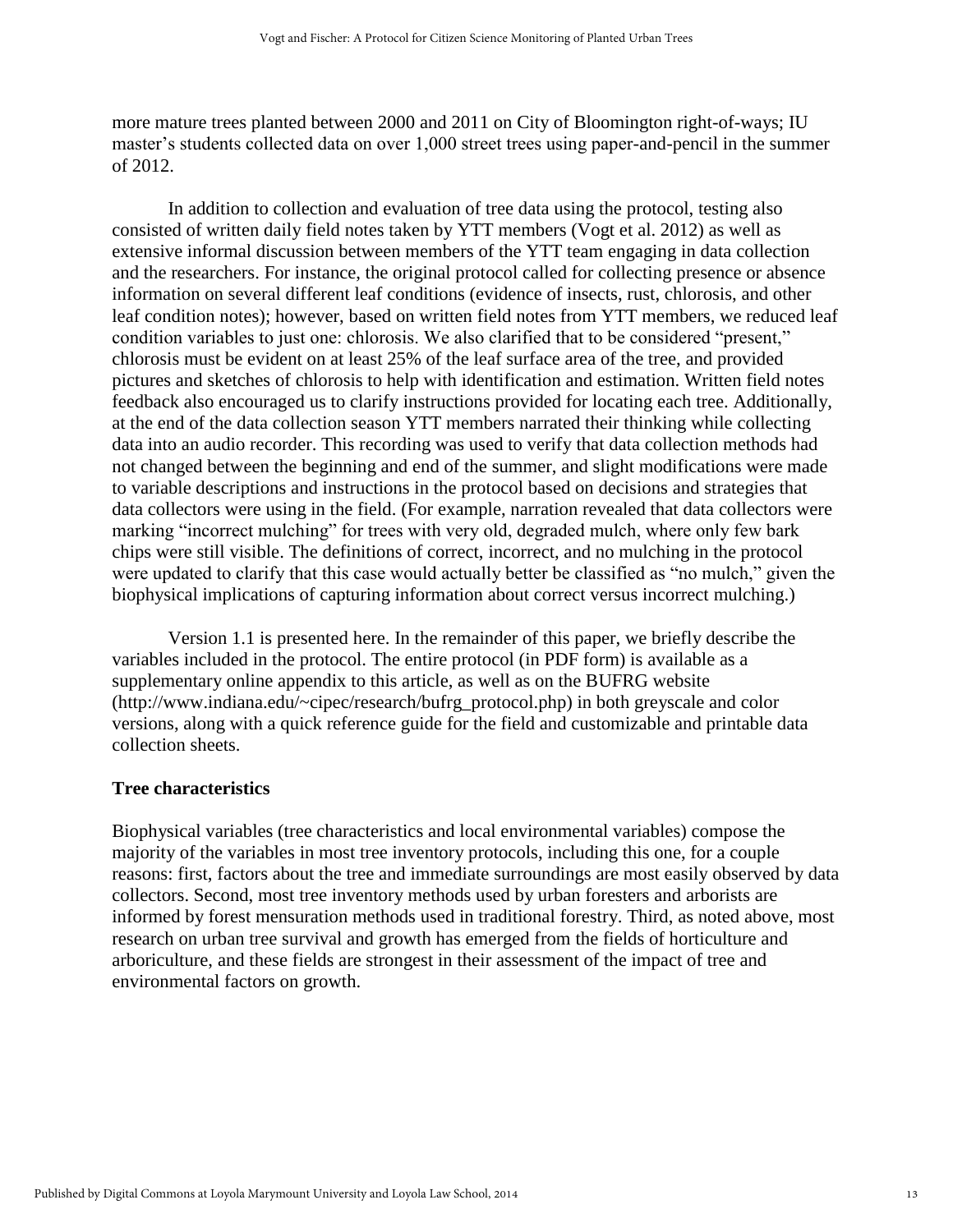|                                | Table 2. Original sources for variables included in the Planted Tree Re-Inventory Protocol. Complete |  |  |
|--------------------------------|------------------------------------------------------------------------------------------------------|--|--|
| citations in Literature Cited. |                                                                                                      |  |  |

| <b>VARIABLE NAME</b>      |                                 | <b>ADAPTED/MODIFIED FROM</b><br>(if applicable) |  |  |
|---------------------------|---------------------------------|-------------------------------------------------|--|--|
|                           | <b>Tree characteristics</b>     |                                                 |  |  |
|                           | Identifying information         |                                                 |  |  |
| V1                        | Tree ID#                        |                                                 |  |  |
| V <sub>2</sub>            | Location                        |                                                 |  |  |
| V <sub>3</sub>            | <b>Species</b>                  | IUFRO et al. 2010: p. 1                         |  |  |
| Size                      |                                 |                                                 |  |  |
| V <sub>4</sub>            | <b>DBH</b>                      | IUFRO et al. 2010: p. 2-3                       |  |  |
| V <sub>5</sub>            | Caliper                         |                                                 |  |  |
| V <sub>6</sub>            | <b>Total height</b>             | IUFRO et al. 2010: p. 3                         |  |  |
| V <sub>7</sub>            | Height to crown                 | IUFRO et al. 2010: p. 3-4                       |  |  |
| Canopy                    |                                 |                                                 |  |  |
| V8                        | Crown dieback                   | IUFRO et al. 2010: p. 8                         |  |  |
| V9                        | Crown exposure                  | IUFRO et al. 2010: p. 4-5                       |  |  |
| V10                       | Chlorosis                       |                                                 |  |  |
| Trunk                     |                                 |                                                 |  |  |
| V11                       | Root flare                      | IUFRO et al. 2010: p. 23                        |  |  |
| V12                       | Lower trunk damage              |                                                 |  |  |
|                           | Overall condition               |                                                 |  |  |
| V13                       | Other damage                    |                                                 |  |  |
| V14                       | Overall tree condition          | Fischer et al. 2007: appendix                   |  |  |
|                           | <b>Local environment</b>        |                                                 |  |  |
| Near tree                 |                                 |                                                 |  |  |
| V15                       | Utility interference            | IUFRO et al. 2010: p. 9                         |  |  |
| V16                       | <b>Building interference</b>    | IUFRO et al. 2010: p. 9                         |  |  |
| V17                       | Fences interference             | IUFRO et al. 2010: p. 9                         |  |  |
| V18                       | Sign interference               | IUFRO et al. 2010: p. 9                         |  |  |
| V19                       | Lighting interference           | IUFRO et al. 2010: p. 9                         |  |  |
| V20                       | Pedestrian traffic interference | IUFRO et al. 2010: p. 9                         |  |  |
| V <sub>21</sub>           | Road traffic interference       | IUFRO et al. 2010: p. 9                         |  |  |
| V22                       | Ground cover at base            | IUFRO et al. 2010: p. 14                        |  |  |
| V23                       | Ground cover under canopy       | IUFRO et al. 2010: p. 14                        |  |  |
| Planting area             |                                 |                                                 |  |  |
| V24                       | Planting area type              |                                                 |  |  |
| V <sub>25</sub>           | Planting area relative to road  |                                                 |  |  |
| V26                       | Planting area width             | IUFRO et al. 2010: p. 15-16                     |  |  |
| V27                       | Planting area length            |                                                 |  |  |
| V28                       | Curb presence                   | NYC Parks and Recreation et al. 2010: p. 20     |  |  |
| Proximity to other things |                                 |                                                 |  |  |
| V29                       | Number of trees in 10-m         | lakovoglou et al. 2001: p. 75                   |  |  |
|                           | radius                          |                                                 |  |  |
| V30                       | Number of trees in 20-m         | lakovoglou et al. 2001: p. 75                   |  |  |
|                           | radius                          |                                                 |  |  |
| V31                       | Number of trees in same         |                                                 |  |  |
|                           | planting area                   |                                                 |  |  |
| V32                       | Distance to road                | IUFRO et al. 2010: p. 16                        |  |  |
| V33                       | Distance to building            | IUFRO et al. 2010: p. 9                         |  |  |
|                           |                                 |                                                 |  |  |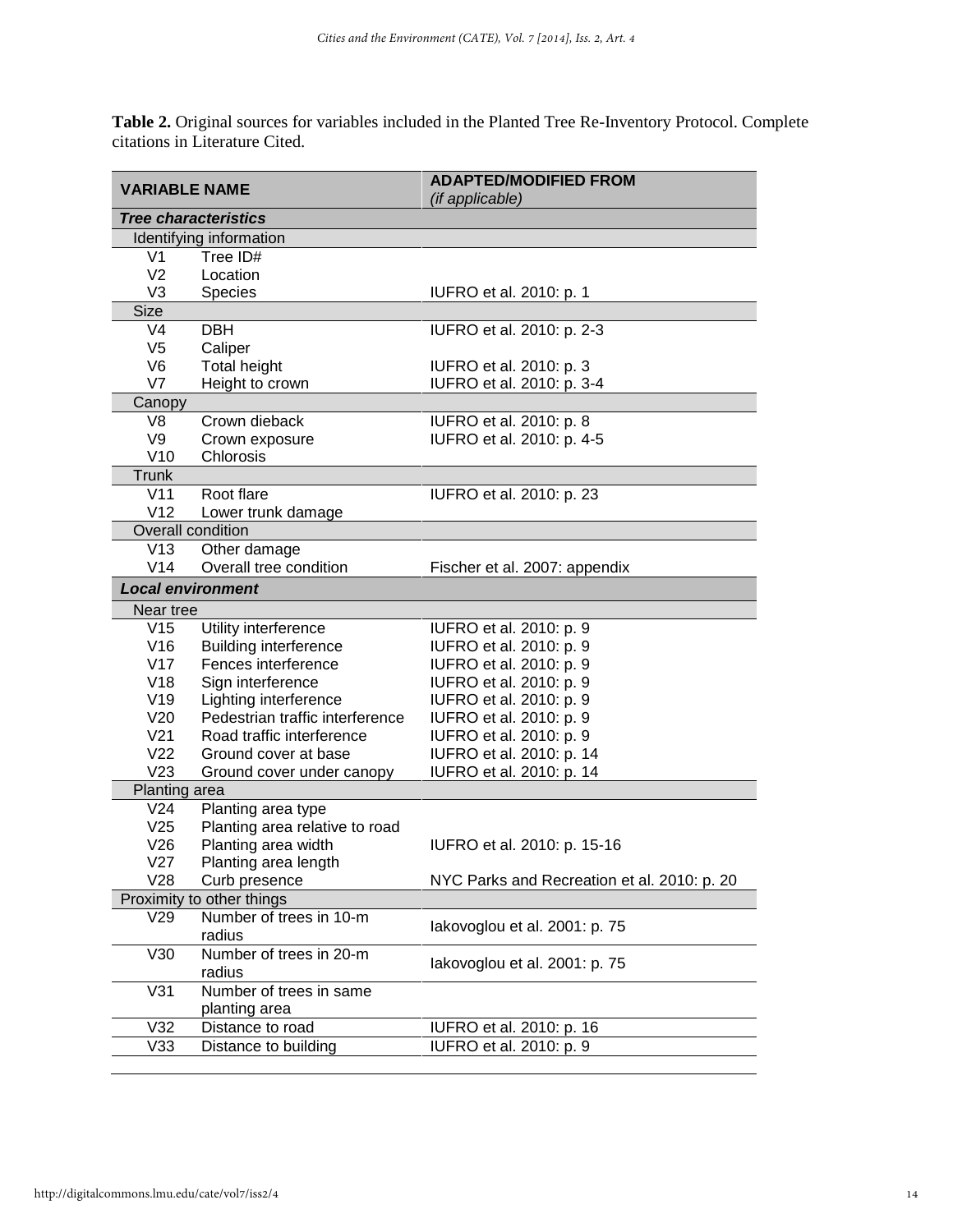#### **Table 2 continued.**

| <b>VARIABLE NAME</b> |                    | <b>ADAPTED/MODIFIED FROM</b><br>(if applicable) |  |  |
|----------------------|--------------------|-------------------------------------------------|--|--|
| <b>Management</b>    |                    |                                                 |  |  |
| Maintenance          |                    |                                                 |  |  |
| V34.                 | Pruning            | NYC Parks and Recreation et al. 2010: p. 22     |  |  |
| V35                  | Mulching           |                                                 |  |  |
| V36                  | Staking            |                                                 |  |  |
| <b>Community</b>     |                    |                                                 |  |  |
|                      |                    |                                                 |  |  |
|                      | Evidence of care   |                                                 |  |  |
| V37                  | Water bag          | NYC Parks and Recreation et al. 2010: p. 22     |  |  |
| V38.                 | Bench              | NYC Parks and Recreation et al. 2010: p. 22     |  |  |
| V39                  | <b>Bird feeder</b> | NYC Parks and Recreation et al. 2010: p. 22     |  |  |
| V40                  | Yard art           | NYC Parks and Recreation et al. 2010: p. 22     |  |  |

**Table 3.** Protocol testing sites, trees, and data collectors. \**Living trees* indicates that only trees remaining at the time of re-inventory were assessed using the Protocol. *Planted trees* indicates that all trees planted were assessed (i.e., for trees removed since planting, the Overall tree condition was assessed as "Missing" and only select biophysical environment variables were collected).

| <b>Site</b>         | <b>Number</b><br>οf<br>trees* | <b>Tree</b><br>planting<br><b>vears</b> | <b>Trees planted by</b>                                                             | Data collectors                                                                                                           | Data<br>collection<br>dates |
|---------------------|-------------------------------|-----------------------------------------|-------------------------------------------------------------------------------------|---------------------------------------------------------------------------------------------------------------------------|-----------------------------|
| <b>Indianapolis</b> | 120<br>living<br>trees        | 2006-<br>2007                           | Volunteers of Keep<br>Indianapolis<br><b>Beautiful</b>                              | <b>IU BUFRG researchers</b>                                                                                               | June-Sept<br>2011           |
| <b>Bloomington</b>  | 1.097<br>planted<br>trees     | 2000-<br>2011                           | City of Bloomington<br>Parks and<br><b>Recreation Division</b><br>of Urban Forestry | IU Master's of Science in<br><b>Environmental Science</b><br>students                                                     | May 2012                    |
| <b>Indianapolis</b> | 714<br>planted<br>trees       | 2006-<br>2009                           | Volunteers of Keep<br>Indianapolis<br><b>Beautiful</b>                              | High-school aged Keep<br>Indianapolis Beautiful's<br>Youth Tree Team (YTT)<br>members led by a college-<br>age YTT leader | June-July<br>2012           |

 **Identifying information.** The most critical information collected in any inventory protocol is basic identifying information about the tree. This includes a *tree identification number*, some sort of *location* information, and *species*. An identification number is a unique value for each tree in the inventory, useful for tracking the same tree over time through multiple inventory years. Location information should include enough information so that the physical location of the tree in space can be found. Location may be an address number and street name of the property adjacent to the tree, geographic coordinates (I.e., GPS latitude and longitude), distance and direction of the tree from the nearest street intersection, or any other way to precisely locate the tree. Species is the biological name for the type of tree that was planted. Species can be detailed, and include the cultivar or variety (e.g., autumn blaze maple, *Acer x*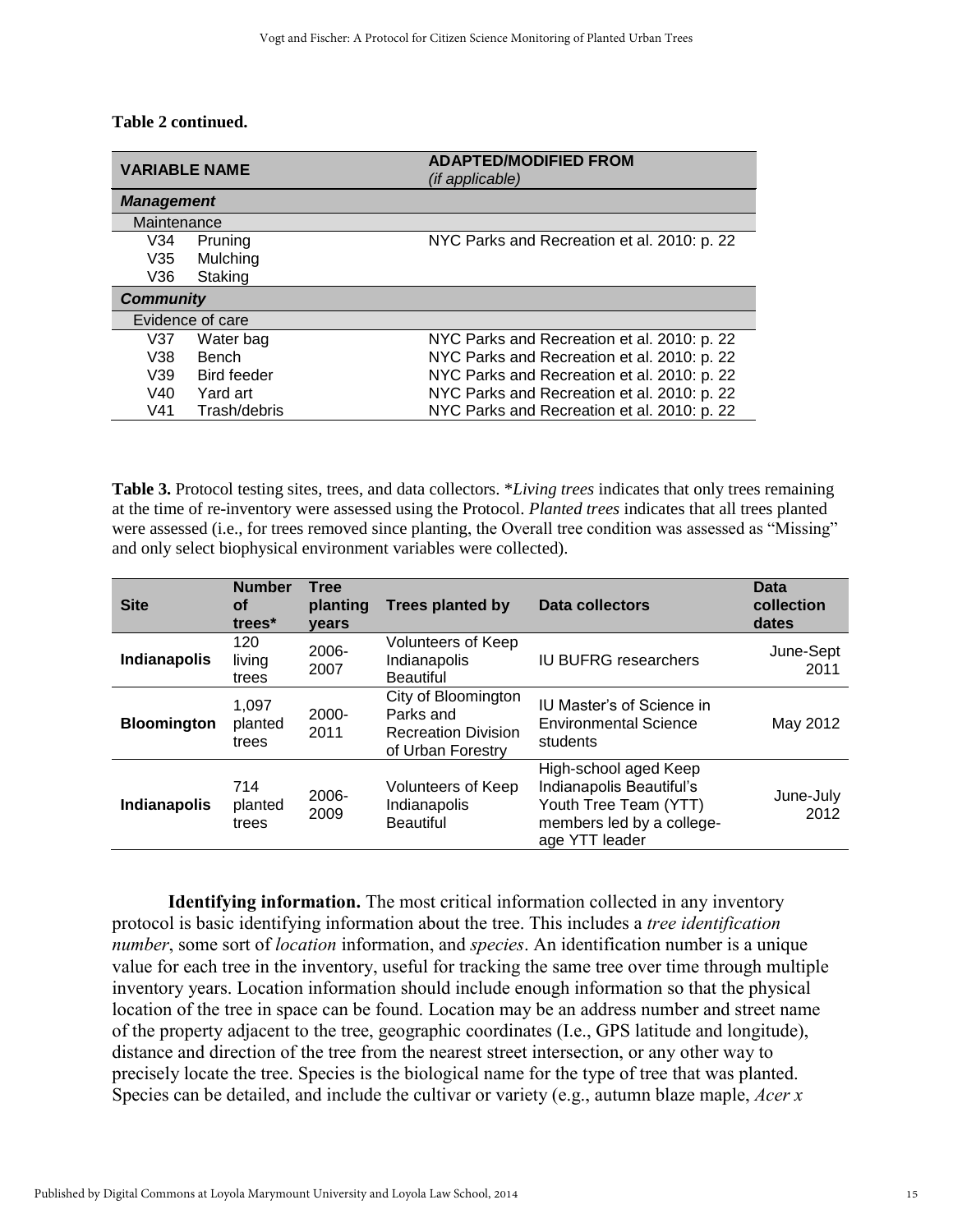*freemanii* 'Jeffersred'), or could be limited to just the genus (e.g., *Acer* spp.) of the tree planted, depending on the level of detail desired for the inventory and the tree identification skills of data collectors.

Size. In order to measure growth of trees over time, we need information about trees' size. Size information included in the protocol is *diameter at breast height*, *caliper*, *total height*, and *height to crown*. Diameter at breast height (DBH, or diameter measured at 4.5 ft or 1.3 m off the ground) is one of the most commonly used metrics of size for trees in rural or urban areas. The change in DBH over time is one way to calculate tree growth, and DBH can also be used to calculate the total benefits provided by the tree (e.g., carbon storage). Caliper, or tree diameter 6 inches (15 cm) from the first lateral root, can also be used to calculate tree growth. This is a particularly convenient measure for recently-planted trees, because trees are often sold from the nursery by caliper size; comparing current caliper with that from the tree at the time of planting is another means of calculating tree growth. Total tree height and height to crown provide a metric of above ground size, and can be combined to provide a simple proxy for crown or canopy volume and potential for photosynthesis and growth.

 **Canopy.** Tree health and condition includes information about the canopy, trunk, and entire tree. Information about the condition of the canopy (or leafy top of the tree, also called the crown) is important for assessing the health of the tree. Canopy information included in the protocol is *crown dieback* rating, *crown exposure* rating, and presence of *chlorosis*. Crown dieback and exposure are qualitative visual assessments, recorded on simple point rating scales, using methods modified from the *Urban Forestry Data Standards* (IUFRO et al. 2010). Crown dieback is a qualitative assessment of the percent of dead branches in the canopy relative to the total living crown, assessed on a 0-6 scale. Crown exposure is a rating of how much of the tree's canopy is exposed to sunlight, based on how many sides of the canopy are shaded by buildings or other trees, assessed on a 0-5 scale. Chlorosis is a presence or absence metric, where "presence" implies that leaf chlorosis is evident on at least 25% of the leaf surface area of the entire tree.

 **Trunk.** Trunk condition metrics are equally as important as canopy condition in assessing overall health of the tree. Trunk condition is related to the health of its vascular tissue and the ability of a tree to successfully transfer nutrients and water between the root system and canopy. Trunk information included in the protocol is presence of a *root flare* and presence of *lower trunk damage*. A root flare, or gradual taper of the trunk of a tree as it enters the ground, may be indicative of how deeply the tree was planted.<sup>9</sup> The roots of trees planted too deeply may lack sufficient access to oxygen, may be more at risk of water stress (e.g., Gilman 2004) or may be prone to root girdling of the tree. Trees exhibiting lower trunk damage—such as that caused by a lawn mower, weed-whacker, or even animals—may be at greater risk of infection by fungus or disease. Repeated damage over time and on all sides of the lower trunk, such as from a lawn mower, may even girdle the tree, severing the vascular tissue and preventing water and nutrient transfer.

<sup>&</sup>lt;sup>9</sup> This variable was collected at the suggestion of employees of Keep Indianapolis Beautiful, Inc., who teach volunteers to plant trees at the correct depth by maintaining the root flare.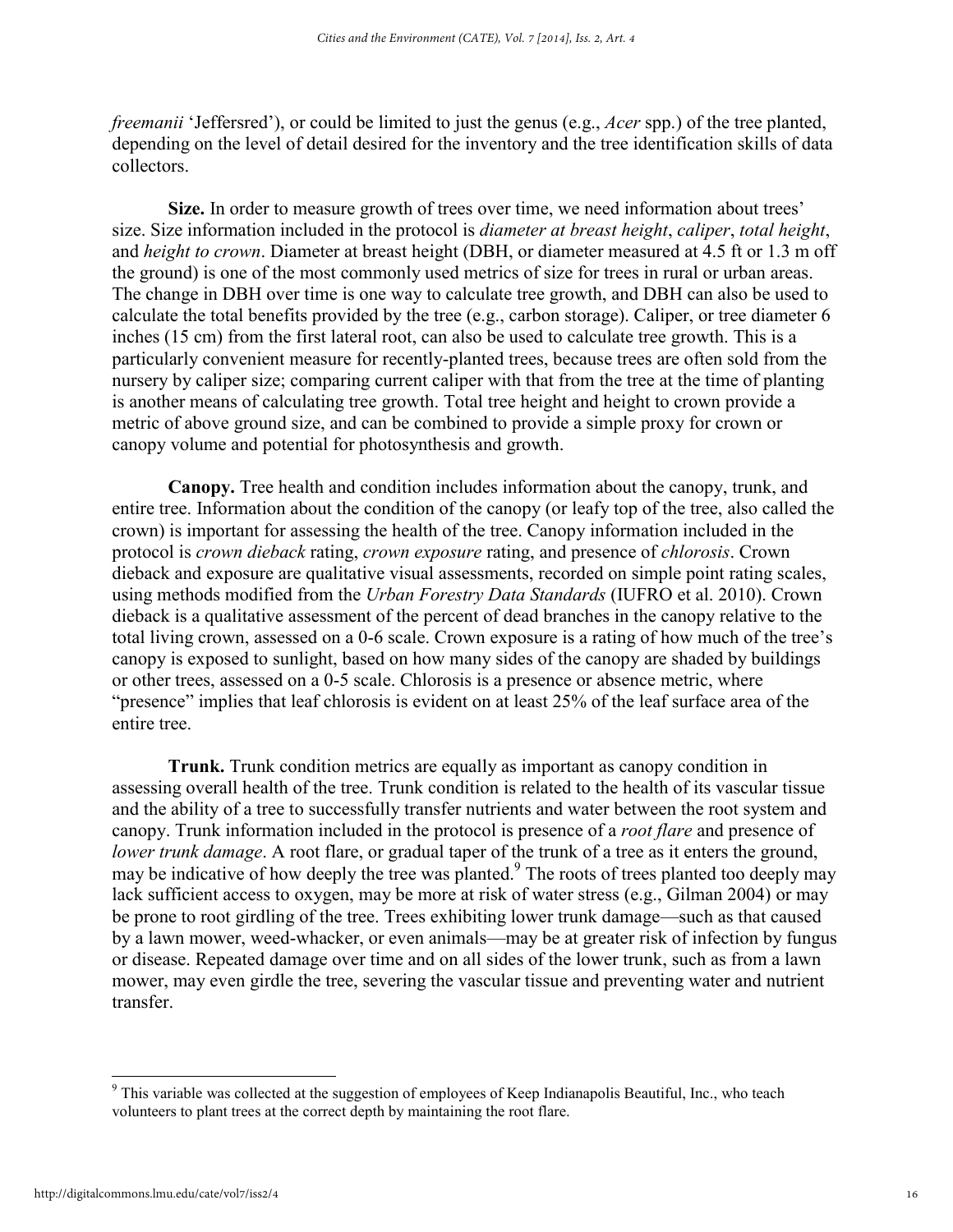**Tree condition.** Presence of any *other damage* and determining an *overall tree condition* rating are the final assessments of tree-level variables, made after both canopy and trunk condition as well as all other aspects of the individual tree have been examined. Other damage to the tree that may impact its health, condition, survival or growth include: broken branches, branches stripped of leaves or bark, damage to the upper trunk of the tree, a wire or other item choking or girdling the tree, etc. Overall tree condition takes into account the condition of the trunk and canopy. A deciduous tree in good health and condition exhibits a full canopy of dark green leaves that are not undersized for the current season, and a growth form appropriate for its species, without dead branches or excessive water sprouts growing out of the base or main trunk of the tree. Conifers in good health have full boughs with dark green needles. Tree condition ratings should consider a tree from all angles and from top to bottom. The protocol condition ratings range from good to dead and include categories for stumps, sprouts, or absent trees.

#### **Local environment**

**Near tree environment.** In the local environment immediately around the tree, we can assess the quality and quantity of growing space by assessing interference with infrastructure (*utility*, *building*, *fences*, *sign*, *lighting*, *pedestrian traffic*, and *road traffic*) and type of ground cover (*at the base* of the tree, and *under the canopy*). Interference with infrastructure is assessed according to whether or not the tree is in conflict with aboveground utility wires or poles, buildings, fences, signs, or lighting at the time of re-inventory. Interference with traffic refers to the presence of branches more than  $\frac{1}{2}$  inch (1 cm) in diameter at or below 8 ft (2.4 m) above a pedestrian walkway or sidewalk for pedestrian traffic, or, for road traffic interference, at or below 14 ft (4.3) m) above an active lane of traffic (i.e., not a parking lane). Trees that are located in close enough proximity to infrastructure so as to conflict with it may compete with this infrastructure for aboveground growing space, or may require more frequent pruning to limit conflicts between branches and the built environment. The type of ground cover around the tree is a qualitative assessment of the type of cover (e.g., bare soil, mulch, grass, etc.) at the base of as well as under the canopy of the tree. Ground cover reflects the surface conditions of the belowground growing environment, including potential competition with other plants for water and nutrients, the permeability of the area to infiltration of water, or even the likelihood of surface soil disturbing activities (such as digging in an annual flowerbed).

 **Planting area characteristics.** The quality and quantity of growing space is also related to the planting area *type*, its position *relative to the road*, its *length* and *width*, and the presence of a *curb* at the edge of the planting area. Planting area type refers to the type of physical space in which the tree as planted; types of planting areas include a tree lawn, median, shoulder, tree grate, tree pit, bumpout, front yard, side yard, or other open area. Sketches of each type of planting area are provided in the protocol. The size of the planting area as measured by its surface area (length and width) is a proxy for available rooting space below ground. In addition to the type and size, the position of the planting area relative to the road (i.e., above, even, or below the surface of the road) as well as whether or not the planting area has a curb may impact the quantity and quality of any runoff into the tree planting area.

 **Proximity to other things.** Other living and nonliving things in the larger growing area of the tree can also impact tree success. The protocol considers the *number of trees in a 10-meter*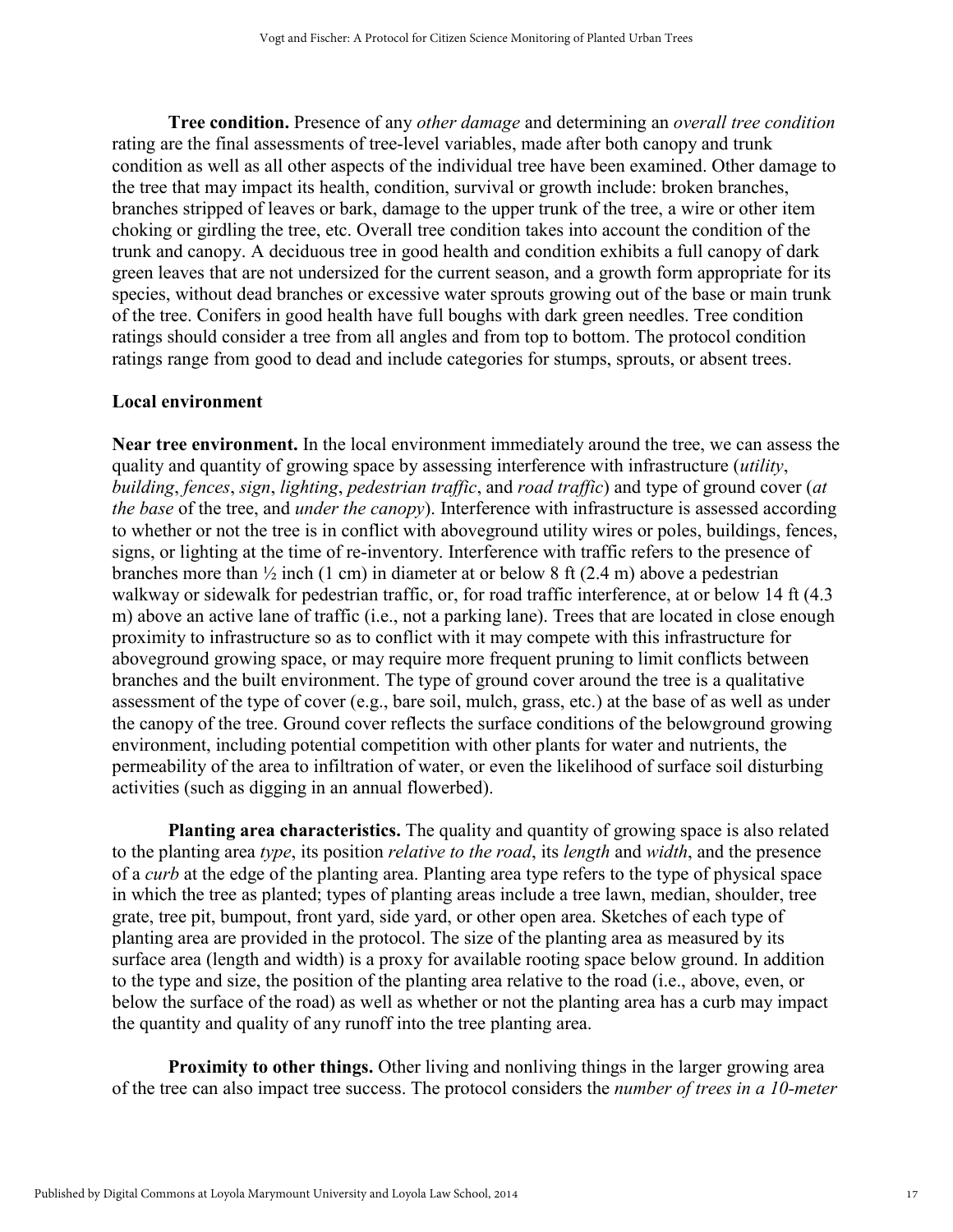(33-ft) *radius*, *a 20-meter* (67-ft) *radius*, and the *same planting area,* as well as the *distance to the nearest road* and *building.* The number of other trees near the sample tree influence the amount of competition a tree experiences, both above and below ground, for light, nutrients, water, and growing space. The distance to the nearest road can tell us about potential exposure to factors that may influence a tree's health, condition or growing potential, including the potential for automobile injury or road spray contaminated by fuels, salts and other particles. The distance to the nearest building can tell us about the potential exposure to radiant building or for shading by the building.

# **Management variables**

Most management and maintenance cannot be captured using on-the-ground tree inventory methods, but might be better captured through surveys or interviews of the individuals or groups responsible for the trees. However, some maintenance is visible when looking at the tree during an on-the-ground inventory. The protocol includes variables that consider evidence of *pruning*, *mulching*, and *staking* on the tree, as well as whether the maintenance activity appears to have been performed correctly or incorrectly. For instance, correct pruning cuts should be a smooth, flat cut, made just outside the branch collar for a branch off the main trunk of the tree, or just after the branching for secondary branches in the crown. The protocol includes sketches with examples of correct and incorrect pruning and mulching, and complete text descriptions for correct and incorrect pruning, mulching, and staking.

# **Community variables**

The last suite of variables included in the protocol considers the surrounding community as it is manifested in evidence of care around the tree. The protocol includes four indicators of positive norms of care—presence or absence of a *water bag*, *bench*, *bird feeder*, or *yard art* (adapted from the list considered by the New York City Young Street Tree Mortality study [NYC Parks et al. 2010])*—*and one indicator of a lack of care—presence of *trash or debris*.

# **CONCLUSION**

Data collected via the protocol has many uses, depending on the end user. Tree planting organizations might use the data to help plan the locations and management of future tree planting efforts. Municipal urban foresters might use data on cohort survival rates to help determine an annual budget for planting new trees. Researchers might use data to better understand the myriad factors that influence urban tree outcomes and to create better models of tree growth and survival over time and to improve estimates of the benefits of the urban forest.

 As urban areas continue to develop and redevelop, to expand and infill, the number of non-planted (i.e., remnant) trees in cities will continue to decrease, as relatively natural areas are replaced by designed landscapes of buildings, roads, planted trees, and other infrastructure (both green and grey). While cities and developers often maintain complete and detailed plans of buildings and roads, detailed records of planted trees rarely exist. However, trees are an integral part of urban infrastructure. In order to ensure they continue providing benefits to urban residents, we should keep track of the location, survival and growth of the trees we plant so that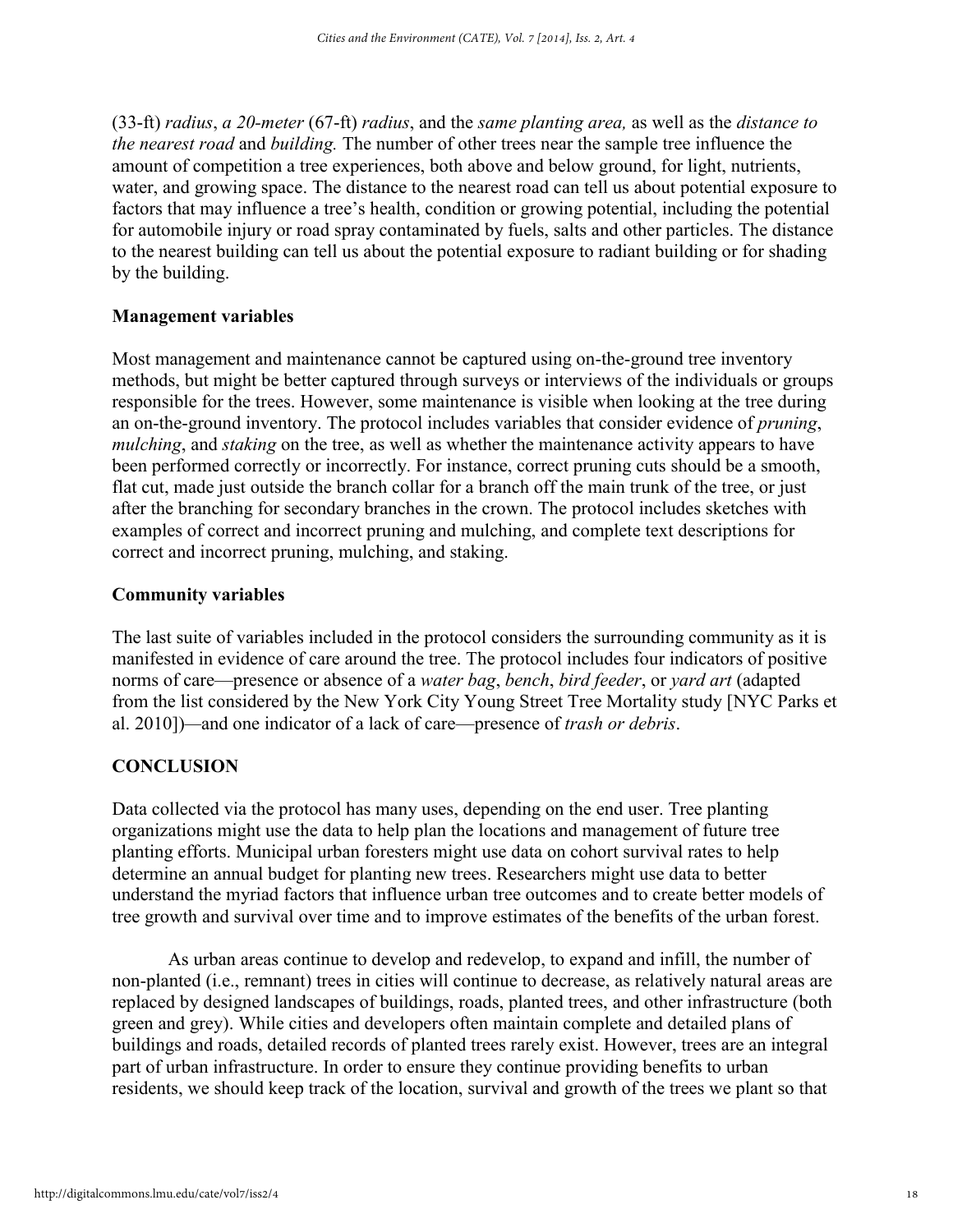they can be efficiently managed and maintained throughout their lifetimes, and then removed and replaced after they die. With better data about planted urban trees, we can more efficiently allocate limited resources for managing and maintaining the urban forest.

 The protocol methods presented in this paper can serve as a beginning of a conversation between researchers, urban forestry practitioners, and the public about the measurement of the factors that influence the success of recently-planted urban trees. The protocol will continue to be used and tested by various groups, and accuracy assessments of data collected by citizen scientists should be conducted. We expect to continue to publish new and updated versions of the protocol on the BUFRG website.

# **APPENDIX**

*Planted Tree Re-Inventory Protocol, Version 1.1* booklet (PDF available for download here: [http://www.indiana.edu/~cipec/research/bufrg\\_protocol.php\)](http://www.indiana.edu/~cipec/research/bufrg_protocol.php)

# **LITERATURE CITED**

- Anella, L., Hennessey, T. C., and Lorenzi, E. M. (2008). Growth of balled-and-burlapped versus bare-root Trees in Oklahoma , U.S. *Arboriculture & Urban Forestry*, *34*(3), 200–203.
- Arnold, C. L., & Gibbons, C. J. (1996). Impervious surface coverage: The emergence of a key environmental indicator. *Journal of the American Planning Association*, *62*(2), 243–258. doi:10.1080/01944369608975688
- Austin, M. E. (2002). Partnership opportunities in neighborhood tree planting initiatives: Building from local knowledge. *Journal of Arboriculture*, *28*(4), 178–186.
- Bancks, N. (2014). Count us in! Accuracy of volunteers in inventory (survey) data collection. *2014 Minnesota Shade Tree Short Course*, 18-19 March 2014, St. Paul, MN.
- Berrang, P., Karnosky, D. F., and Stanton, B. J. (1985). Environmental factors affecting tree health in New York City. *Journal of Arboriculture*, *11*(6), 185–189.
- Bloniarz, D. V, & Ryan, H. D. P. (1996). The use of volunteer initiatives in conducting urban forest resource inventories. *Journal of Arboriculture*, *22*(2), 75–82.
- Bonney, R., Shirk, J. L., Phillips, T. B., Wiggins, A., Ballard, H. L., Miller-Rushing, A. J., and Parrish, J. K. (2014). Next steps for citizen science. *Science*, *343*, 1436–1437.
- Boyce, S. (2010). It Takes a Stewardship Village: Effect of Volunteer Tree Stewardship on Urban Street Tree Mortality Rates, *Cities and the Environment, 3*(1), 1–8.
- Buckstrup, M. J., and Bassuk, N. L. (2000). Transplanting success of balled-and-burlapped versus bare-root trees in the urban landscape. *Journal of Arboriculture*, *26*(6), 298–308.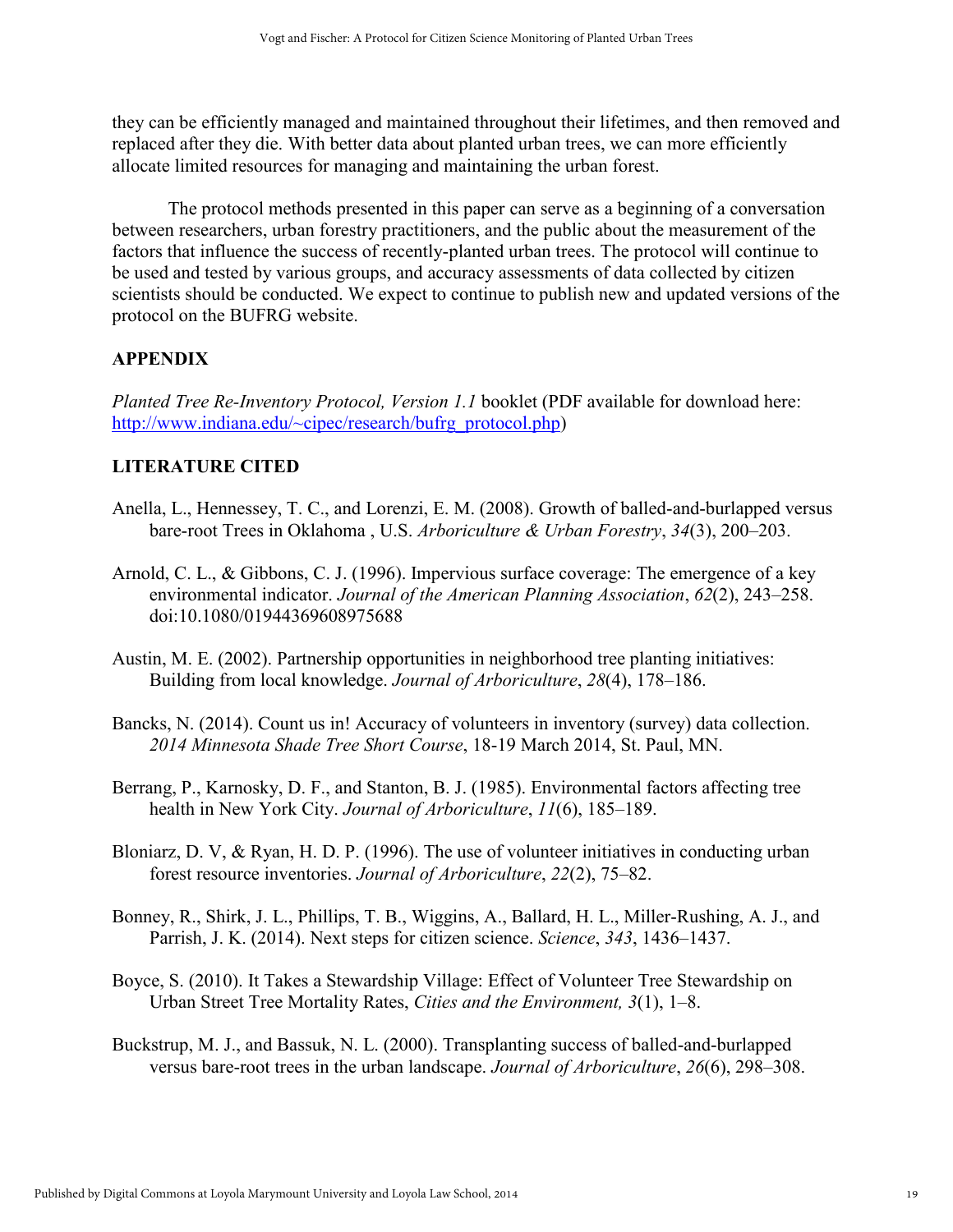- Clark, J. R., and Matheny, N. (1991). Management of mature trees. *Journal of Arboriculture*, *17*(7), 173–184. doi:10.1016/0006-3207(92)90962-M
- Clark, J. R., Matheny, N. P., Cross, G., and Wake, V. (1997). A model of urban forest sustainability. *Journal of Arboriculture*, *23*(1), 17–30.
- Clarke, K. C. (2009). A citizen science campaign encouraging urban forest professionals to engage the public in the collection of tree phenological data. *American Geophysical Union Fall Meeting*, 5-9 December 2014, San Francisco, CA.
- Costello, L. (2013). Urban trees and water: An overview of studies on irrigation needs in the Western United States and a discussion regarding future research. *Arboriculture & Urban Forestry*, *39*(3), 132–135.
- Cowett, F. D., Associate, P., and Bassuk, N. L. (2012). SWAT (Student Weekend Arborist Team): A model for land grant institutions and cooperative extension systems to conduct street tree inventories. *Journal of Extension, 50*(3), art. 3FEA9.
- Cox, M., Arnold, G., and Villamayor Tomas, S. (2010). A review of design principles for community-based natural resource. *Ecology and Society*, *15*(4), art. 38. <http://www.ecologyandsociety.org/vol15/iss4/art38/>
- Dahmus, M. E., and Nelson, K. C. (2013). Yard stories: Examining residents' conceptions of their yards as part of the urban ecosystem in Minnesota. *Urban Ecosystems*, *17*(1), 173– 194. doi:10.1007/s11252-013-0306-3
- Day, S., Wiseman, P., Dickinson, S., and Harris, J. R. (2010). Tree root ecology in the urban environment and implications for a sustainable rhizosphere. *Arboriculture & Urban Forestry*, *36*(4), 193–204.
- Dickinson, J. L., Shirk, J., Bonter, D., Bonney, R., Crain, R. L., Martin, J., Phillips, T., and Purcell, K. (2012). The current state of citizen science as a tool for ecological research and public engagement. *Frontiers in Ecology and the Environment*, *10*(6), 291–297. doi:10.1890/110236
- Epstein, G., Vogt, J. M., Mincey, S. K., Cox, M., and Fischer, B. (2013). Missing ecology: integrating ecological perspectives with the social-ecological system framework. *International Journal of the Commons*, *7*(2), 432–453. [http://www.thecommonsjournal.org/index.php/ijc/article/view/371/331.](http://www.thecommonsjournal.org/index.php/ijc/article/view/371/331)
- Evans, P. S., and Klett, J. E. (1985). The effects of dormant branch thinning on total leaf, shoot, and root production from bare-root *Prunus cerasifera* "Newportii." *Journal of Arboriculture*, *11*(5), 149–151.
- Gilman, E. F. (2001). Effect of nursery production method, irrigation, and inoculation with mycorrhizae-forming fungi on establishment of *Quercus virginiana*. *Journal of Arboriculture*, *27*(1), 30–39.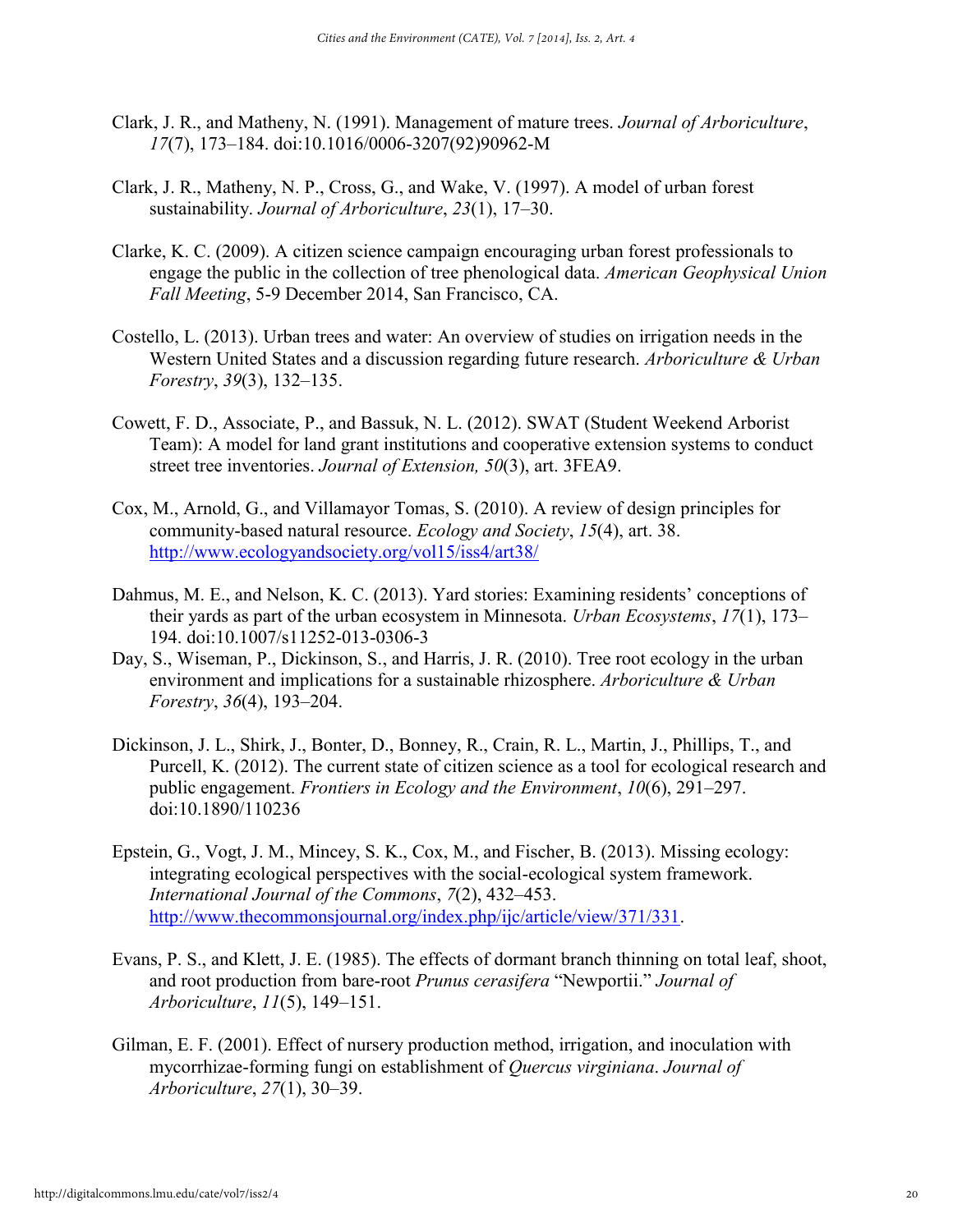- Gilman, E. F. (2004). Effects of Amendments, soil additives, and irrigation on tree survival and growth. *Journal of Arboriculture*, *30*(5), 301–310.
- Gilman, E. F., and Beeson Jr., R. C. (1996). Production Method Affects Tree Establishment in the Landscape. *Journal of Environmental Horticulture*, *14*(2), 81–87.
- Grabosky, J., and Gilman, E. (2004). Measurement and prediction of tree growth reduction from tree planting space design in established parking lots. *Journal of Arboriculture*, *30*(3), 154– 164.
- Graves, W. R., Dana, M. N., and Joly, R. J. (1989). Influence of root-zone temperature on growth of *Ailanthus altissima* (Mill.) Swingle. *Journal of Environmental Horticulture*, *7*(2), 79–82.
- Grove, J. M., Cadenasso, M., Burch, W., Pickett, S., Schwarz, K., O'Neil-Dunne, J., Wilson, M., Troy, A., and Boone, C. (2006). Data and methods comparing social structure and vegetation structure of urban neighborhoods in Baltimore, Maryland. *Society & Natural Resources*, *19*(2), 117–136. doi:10.1080/08941920500394501
- Holling, C.S. (1996). Surprise for science, resilience for ecosystems, and incentives for people. *Ecological Applications*, *6*(3), 733-735.
- Iakovoglou, V., Thompson, J., and Burras, L. (2002). Characteristics of trees according to community population level and by land use in the U.S. Midwest. *Journal of Arboriculture*, *28*(2), 59–69.
- Iakovoglou, V., Thompson, J., Burras, L., and Kipper, R. (2001). Factors related to tree growth across urban-rural gradients in the Midwest, USA. *Urban Ecosystems*, *5*, 71–85.
- International Tree Failure Database (ITFD). 2014. [http://svinetfc8.fs.fed.us/natfdb/.](http://svinetfc8.fs.fed.us/natfdb/) Accessed 18 April 2014.
- International Union of Forest Research Organizations, International Society of Arboriculture, United States Forest Service, & Urban Natural Resources Institute. (2010). *Standards for Urban Forestry Data Collection: A Field Guide, Draft 2.0*. *Forestry* (2.0 ed., p. 29). [http://www.unri.org/standards/wp-content/uploads/2010/08/Version-2.0-082010.pdf.](http://www.unri.org/standards/wp-content/uploads/2010/08/Version-2.0-082010.pdf) Accessed 18 April 2014.

*i-Tree.* 2014. [http://www.itreetools.org.](http://www.itreetools.org/) Accessed 18 April 2014.

Jack-Scott, E., Piana, M., Troxel, B., Murphy-Dunning, C., and Ashton, M. S. (2013). Stewardship success: How community group dynamics affect urban street tree survival and growth. *Arboriculture & Urban Forestry*, *39*(4), 189–196.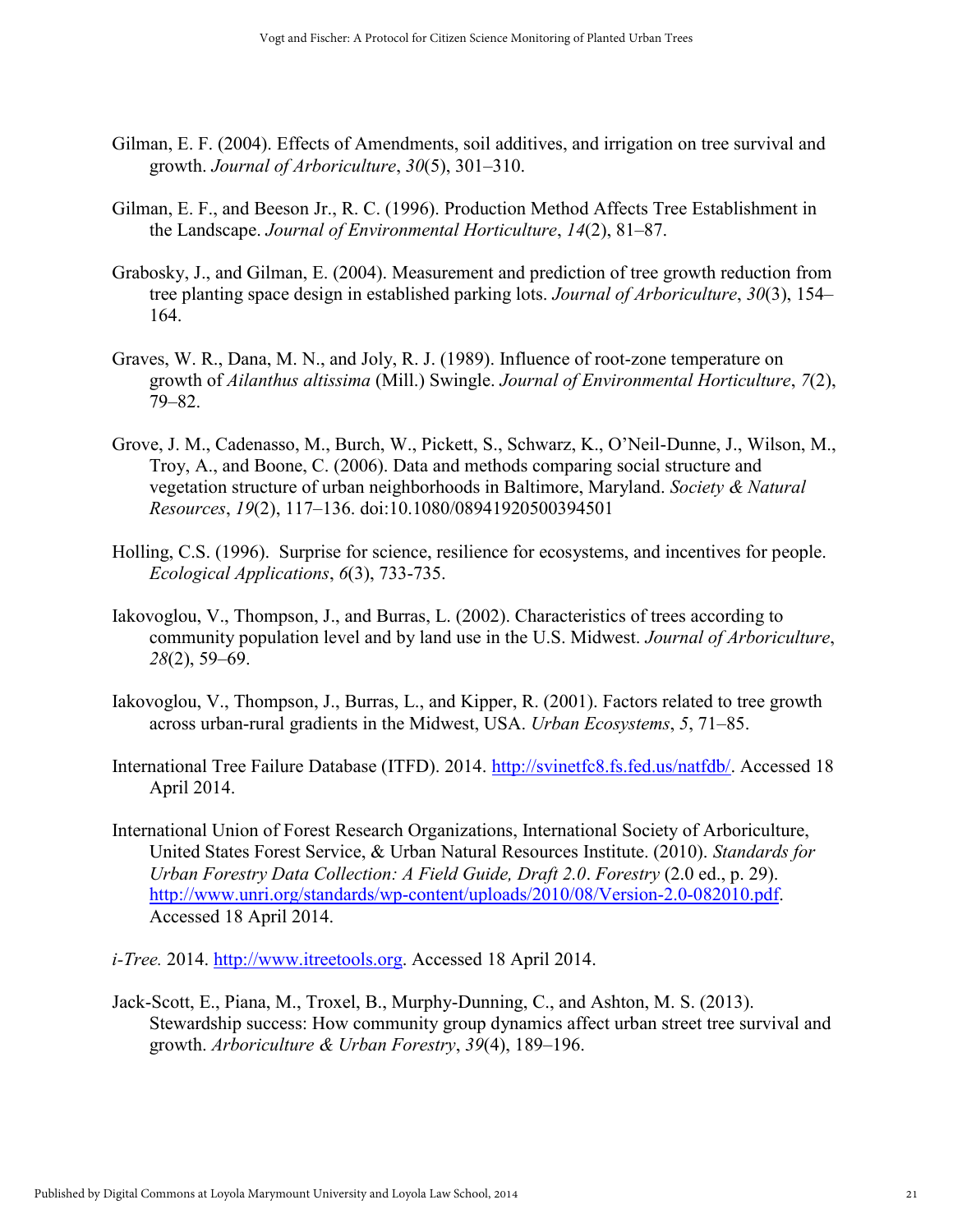- Jutras, P., Prasher, S. O., and Mehuys, G. R. (2009). Prediction of street tree morphological parameters using artificial neural networks. *Computers and Electronics in Agriculture*, *67*(1-2), 9–17. doi:10.1016/j.compag.2009.02.008
- Kenney, W. A., van Wassenaer, P. J. E., and Satel, A. L. (2011). Criteria and indicators for strategic urban forest planning and management. *Arboriculture & Urban Forestry*, *37*(3), 108–117.
- Koeser, A., Hauer, R., Norris, K., and Krouse, R. (2013). Factors influencing long-term street tree survival in Milwaukee, WI, USA. *Urban Forestry & Urban Greening, 12*(4), 562-568. doi:10.1016/j.ufug.2013.05.006
- Kozlowski, T. T., and Pallardy, S. G. (1997). *Growth Control in Woody Plants*. San Diego, CA: Academic Press, Inc.
- Kramer, P. (1987). The role of water stress in tree growth. *Journal of Arboriculture*, *13*(2), 33– 38.
- Krizek, D. T., and Dubik, S. P. (1987). Influence of water stress and restricted root volume on growth and development of urban trees. *Journal of Arboriculture*, *13*(2), 47–55.
- Lambert, B. B., Harper, S. J., and Robinson, S. D. (2010). Effect of container size at time of planting on tree growth rates for baldcypress (*Taxodium distichum* (L.) Rich), red maple (*Acer rubrum* L.), and longleaf pine (*Pinus palustris* Mill.). *Arboriculture & Urban Forestry*, *36*(2), 93–99.
- Larson, K. L., Hall, S. J., Cook, E. M., Funke, B., Strawhacker, C. A., and Turner, V. K. (2008). *Social-ecological dynamics of residential landscapes: Human drivers of management practices and ecological structure in an urban ecosystem context*. Tempe, AZ: Central Arizona Phoenix Long-Term Ecological Research. [http://caplter.asu.edu/docs/papers/2008/CAPLTER/Larson\\_etal\\_2008.pdf.](http://caplter.asu.edu/docs/papers/2008/CAPLTER/Larson_etal_2008.pdf) Accessed 18 April 2014.
- Leibowitz, R. (2012). Urban tree growth and longevity: An international meeting and research symposium white paper, *Arboriculture & Urban Forestry, 38*(5), 237–241.
- Liu, J., Dietz, T., Carpenter, S. R., Alberti, M., Folke, C., Moran, E., Pell, A. N., Deadman, P., Kratz, T., Lubchenco, J., Ostrom, E., Ouyang, Z., Provencher, W., Redman, C. L., Schneider, S. H., and Taylor, W. W. (2007). Complexity of coupled human and natural systems. *Science*, *317*(5844), 1513–6. doi:10.1126/science.1144004
- Lu, J. W. T., Svendsen, E. S., Campbell, L. K., Greenfeld, J., Braden, J., King, K. L., and Falxa-Raymond, N. (2011). Biological, social, and urban design factors affecting young street tree mortality in New York City. *Cities and the Environment*, *3*(1), 1–15. <http://digitalcommons.lmu.edu/cate/vol3/iss1/5/>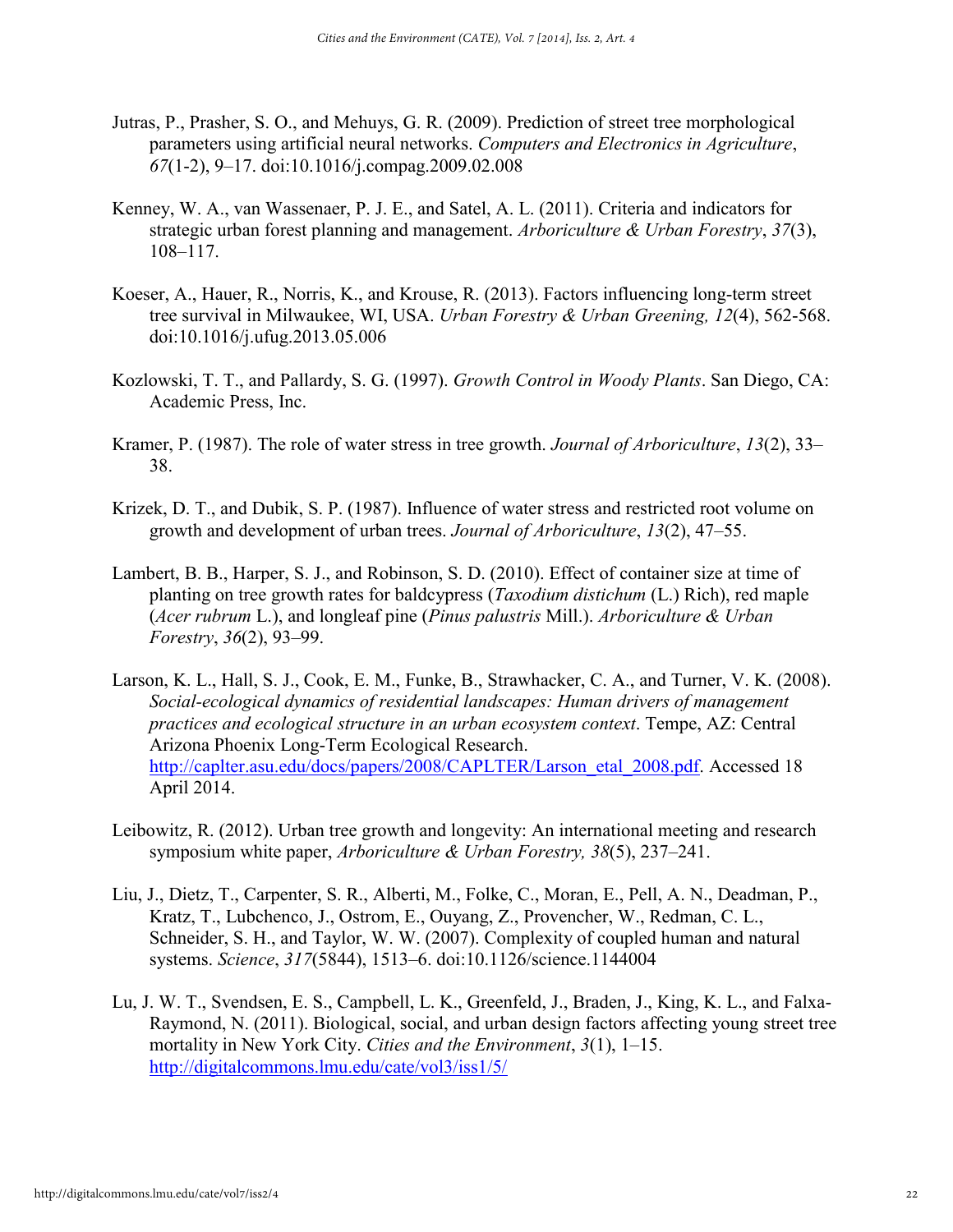- Morton Arboretum Soil Science (MASS) Laboratory. 2014. *Morton Arboretum Soil Science.*  [http://www.masslaboratory.org/urban-site-index.html.](http://www.masslaboratory.org/urban-site-index.html) Accessed 18 April 2014.
- Miller, R. W., and Sylvester, W. A. (1981). An economic evaluation of the pruning cycle. *Journal of Arboriculture*, *7*(4), 109–112.
- Miller-Rushing, A., Primack, R., and Bonney, R. (2012). The history of public participation in ecological research. *Frontiers in Ecology and the Environment*, *10*(6), 285–290. doi:10.1890/110278
- Mincey, S. K., Hutten, M., Fischer, B. C., Evans, T. P., Stewart, S. I., and Vogt, J. M. (2013). Structuring institutional analysis for urban ecosystems: A key to sustainable urban forest management. *Urban Ecosystems*, *16*(3), 553–571. doi:10.1007/s11252-013-0286-3
- Mincey, S. K., and Vogt, J. M. (2014). Watering strategy, collective action, and neighborhoodplanted trees: A case study of Indianapolis, Indiana, U.S. *Arboriculture & Urban Forestry*, *40*(2), 84–95.
- Nassauer, J. I., Wang, Z., and Dayrell, E. (2009). What will the neighbors think? Cultural norms and ecological design. *Landscape and Urban Planning*, *92*(3-4), 282–292. doi:10.1016/j.landurbplan.2009.05.010
- National Audubon Society. 2014. *Christmas Bird Count.* [http://birds.audubon.org/christmas](http://birds.audubon.org/christmas-bird-count)[bird-count.](http://birds.audubon.org/christmas-bird-count) Accessed 18 April 2014.
- Nielsen, A. B., Östberg, J., and Delshammar, T. (2014). Review of urban tree inventory methods used to collect data at single-tree level. *Arboriculture & Urban Forestry*, *40*(2), 96–111.
- Nowak, D. J., McBride, J. R., and Beatty, R. A. (1990). Newly planted street tree growth and mortality. *Journal of Arboriculture*, *16*(5), 124–129.
- NYC Parks. 2014. *Young Street Tree Mortality.* [http://www.nycgovparks.org/trees/ystm.](http://www.nycgovparks.org/trees/ystm) Accessed 18 April 2014.
- NYC Parks, USDA Forest Service Northern Research Station, Rutgers University, & Parsons, T. N. S. F. D. (2010). *New York City's Young Street Tree Mortality Study Site Assessment Tools Description*. *October*. New York City, NY. Retrieved from [http://www.nycgovparks.org/sub\\_your\\_park/trees\\_greenstreets/images/how\\_to\\_assess\\_your](http://www.nycgovparks.org/sub_your_park/trees_greenstreets/images/how_to_assess_your_citys_st_survival_10-6-2010.pdf) [\\_citys\\_st\\_survival\\_10-6-2010.pdf](http://www.nycgovparks.org/sub_your_park/trees_greenstreets/images/how_to_assess_your_citys_st_survival_10-6-2010.pdf)
- Ostrom, E. (1990). *Governing the Commons*. Cambridge, UK: Cambridge University Press.
- Ostrom, E. (2005). *Understanding Institutional Diversity*. Princeton, NJ: Princeton University Press.
- Ostrom, E. (2009). A general framework for analyzing sustainability of social-ecological systems. *Science*, *325*(5939), 419–422. doi:10.1126/science.1172133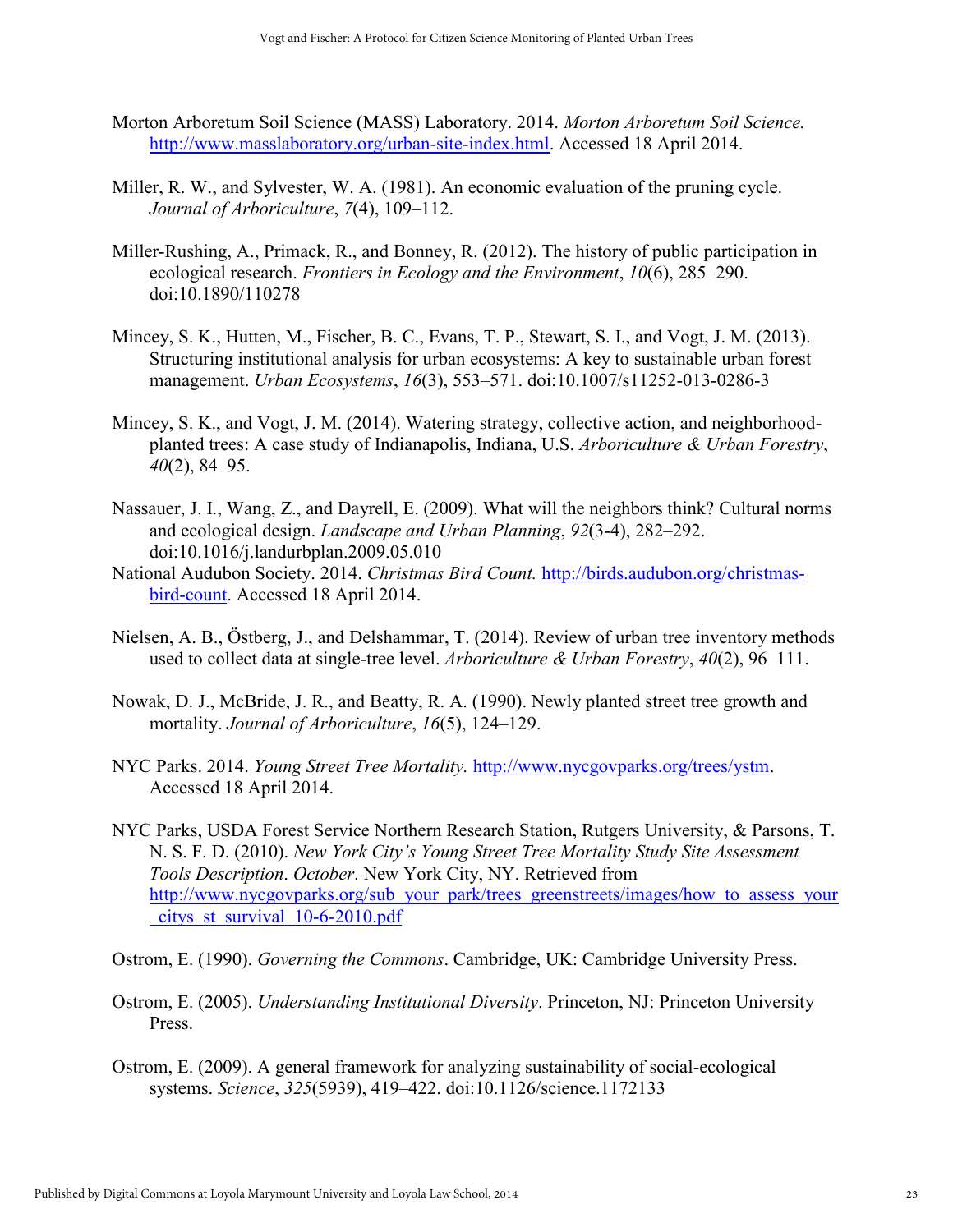- Ostrom, E., and Cox, M. (2010). Moving beyond panaceas: A multi-tiered diagnostic approach for social-ecological analysis. *Environmental Conservation*, *37*(04), 451–463. doi:10.1017/S0376892910000834
- Peper, P. P., and McPherson, E. G. (2003). Evaluation of four methods for estimating leaf area of isolated trees. *Urban Forestry & Urban Greening*, *2*, 19–29.
- Rhoades, R. W., and Stipes, R. J. (1999). Growth of trees on the Virginia Tech campus in response to various factors. *Journal of Arboriculture*, *25*(4), 211–217.
- Roman, L. A. (2013). *Urban tree mortality*. Dissertation. University of California, Berkeley.
- Roman, L. A., McPherson, E. G., Scharenbroch, B. C., and Bartens, J. (2013). Identifying common practices and challenges for local urban tree monitoring programs across the United States, *Arboriculture & Urban Forestry, 39*(6), 292–299.
- Roman, L. A., and Scatena, F. N. (2011). Street tree survival rates: Meta-analysis of previous studies and application to a field survey in Philadelphia, PA, USA. *Urban Forestry & Urban Greening, 10*(4), 269–274. doi:10.1016/j.ufug.2011.05.008
- Scharenbroch, B. C., Lloyd, J. E., and Johnson-Maynard, J. L. (2005). Distinguishing urban soils with physical, chemical, and biological properties. *Pedobiologia*, *49*, 283–296. doi:10.1016/j.pedobi.2004.12.002
- Schlüter, M., Hinkel, J., Bots, P., and Arlinghaus, R. (2014). Application of the SES framework for model-based analysis of the dynamics of social-ecological systems. *Ecology & Society*, *19*(1), art. 36. [http://www.ecologyandsociety.org/vol19/iss1/art36/.](http://www.ecologyandsociety.org/vol19/iss1/art36/)
- Shirk, J. L., H. L. Ballard, C. C. Wilderman, T. Phillips, A. Wiggins, R. Jordan, E. McCallie, M. Minarchek, B. V. Lewenstein, M. E. Krasny, and R. Bonney. (2012). Public participation in scientific research: a framework for deliberate design. *Ecology and Society*, *17*(2), 29. <http://dx.doi.org/10.5751/ES-04705-170229>
- Smith, K. D., May, P. B., and Moore, G. M. (2001). The influence of compaction and soil strength on the establishment of four Australian landscape trees. *Journal of Arboriculture*, *27*(1), 1–7.
- Solfjeld, I., and Hansen, O. B. (2004). Post-transplant growth of five deciduous Nordic tree species as affected by transplanting date and root pruning. *Urban Forestry & Urban Greening*, *2*, 129–137.
- Stoffberg, G. H., van Rooyen, M. W., van der Linde, M. J., and Groeneveld, H. T. (2008). Predicting the growth in tree height and crown size of three street tree species in the City of Tshwane, South Africa. *Urban Forestry & Urban Greening*, *7*(4), 259–264. doi:10.1016/j.ufug.2008.05.002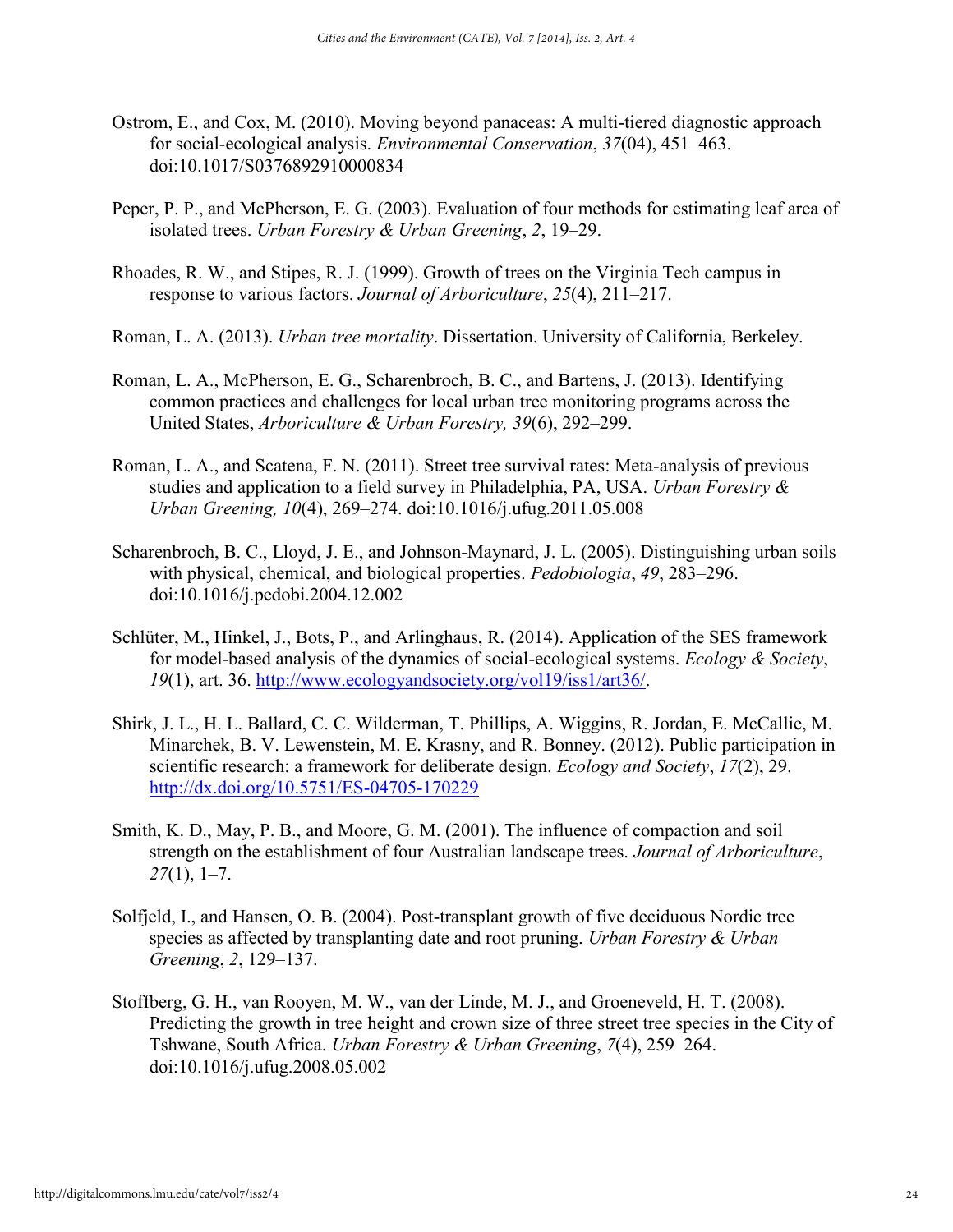- Struve, D. K., Burchfield, L., and Maupin, C. (2000). Survival and growth of transplanted largeand small-caliper red oaks. *Journal of Arboriculture*, *26*(3), 162–169.
- Symes, P., and Connellan, G. (2013). Water management strategies for urban trees in dry environments: Lessons for the future. *Arboriculture & Urban Forestry*, *39*(3), 116–124.
- Tattar, T. A. (1980). Non-infectious diseases of trees. *Journal of Arboriculture*, *6*(1), 1-4.
- Tretheway, R., Simon, M., McPherson, E. G., and Mathis, S. (1999). *Volunteer-Based Urban Forest Inventory and Monitoring Programs: Results from a Two-Day Workshop,* 17-18 February 1999, Sacramento, CA. [http://www.fs.fed.us/psw/programs/uesd/uep/products/5/cufr\\_90.pdf.](http://www.fs.fed.us/psw/programs/uesd/uep/products/5/cufr_90.pdf) Accessed 18 April 2014.
- United States Environmental Protection Agency (US EPA). (2008). *Reducing Urban Heat Islands: Compendium of Strategies: Urban Heat Island Basics*. [http://www.epa.gov/heatisland/resources/compendium.htm.](http://www.epa.gov/heatisland/resources/compendium.htm) Accessed 18 April 2014.
- Vogt J. M., Hauer, R. J., and Fischer, B. C. (*In review*). The costs of maintaining and not maintaining trees: A review of the urban forestry and arboriculture literature.
- Vogt, J. M., Mincey, S. K., Fischer, B. C., and Patterson, M. (2013). *Planted Tree Re-inventory Protocol, Version 1.0*. Bloomington, IN: Bloomington Urban Forestry Research Group at the Center for the study of Institutions, Population and Environmental Change, Indiana University. [http://www.indiana.edu/~cipec/research/bufrg\\_protocol](http://www.indiana.edu/~cipec/research/bufrg_protocol) Accessed 18 April 2014.
- Vogt, J. M., Watkins, S. L., Mincey, S. K., Patterson, M., and Fischer, B. C. (*In review*). Explaining planted-tree survival and growth in urban neighborhoods: A social-ecological approach to studying recently-planted trees in Indianapolis.
- Vogt, J. M., Wilson, M., and Swilik, J. (2012). Engaging high school students in urban tree growth research. *Conference on Public Participation in Scientific Research* at the *Ecological Society of American Annual Meeting*, 3-4 August 2012, Portland, OR.
- University of Minnesota (UM) Department of Forest Resources, UM Extension Service, and Minnesota Department of Agriculture. (2014). *Urban & Community Forestry: Community Engagement and Preparedness Program.* [http://www.mntreesource.com.](http://www.mntreesource.com/) Accessed 18 April 2014.
- Urban Forest Map, Pennsylvania Horticultural Society, Philadelphia Parks and Recreation, Township of Lower Merion, Azavea, and Delaware Valley Regional Planning Commission. (2014). *PhillyTreeMap Beta.* [http://www.phillytreemap.org.](http://www.phillytreemap.org/) Accessed 18 April 2014.
- Urban Tree Growth and Longevity (UTGL) Working Group. (2014a). *Urban Tree Growth and Longevity*. [http://www.urbantreegrowth.org.](http://www.urbantreegrowth.org/) Accessed 18 April 2014.